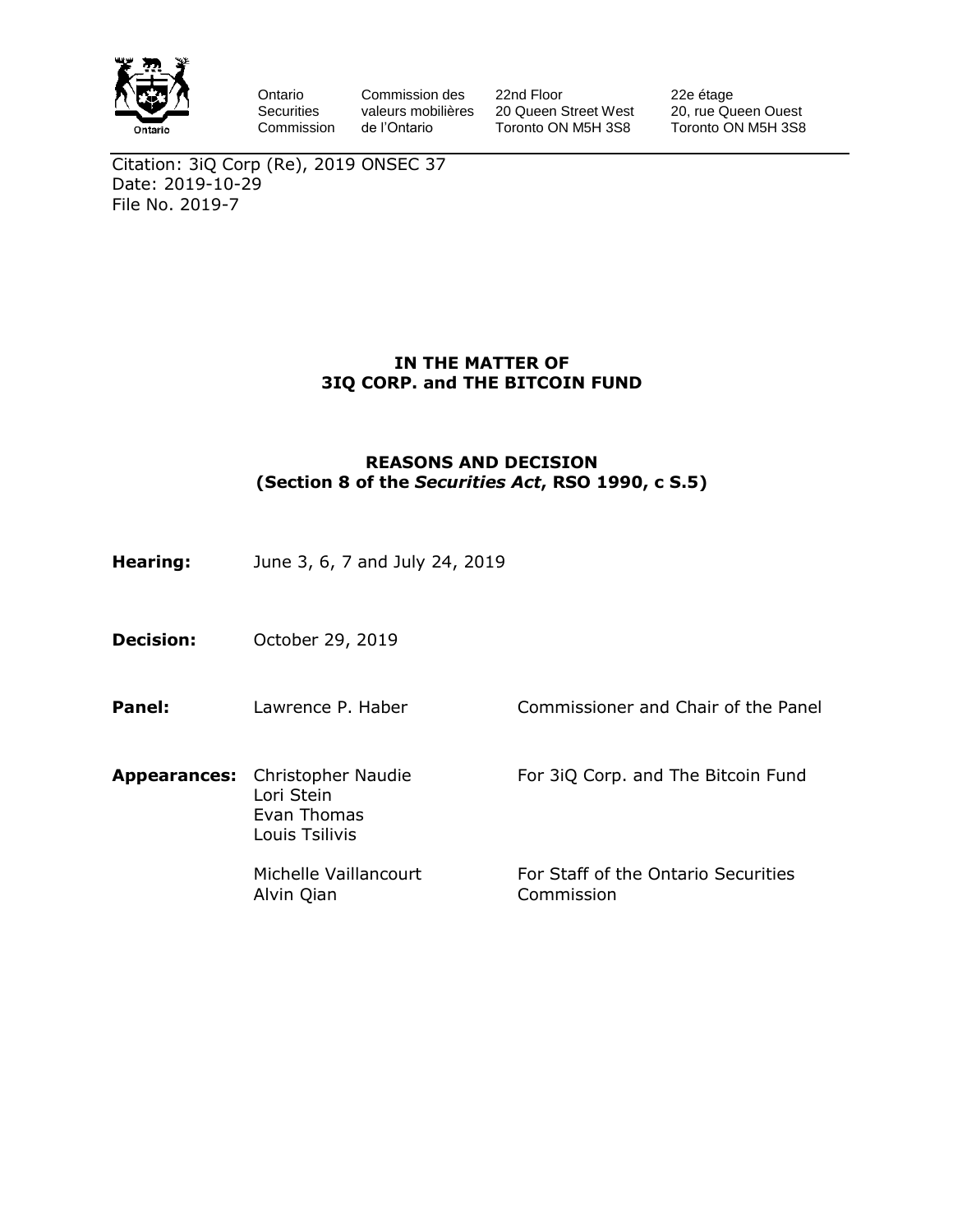|  | <b>TABLE OF CONTENTS</b> |  |
|--|--------------------------|--|
|  |                          |  |

| I.   |                                                                  |                                                                  |  |
|------|------------------------------------------------------------------|------------------------------------------------------------------|--|
| II.  |                                                                  |                                                                  |  |
|      | Α.<br><b>B.</b>                                                  |                                                                  |  |
| III. |                                                                  |                                                                  |  |
| IV.  |                                                                  |                                                                  |  |
| V.   |                                                                  | IS BITCOIN AN ILLIQUID ASSET SUCH THAT THE FUND WILL NOT BE      |  |
|      | COMPLIANT WITH THE NI 81-102 RESTRICTIONS ON ILLIQUID ASSETS?  6 |                                                                  |  |
|      | Α.<br><b>B.</b><br>$\mathsf{C}$ .                                |                                                                  |  |
| VI.  |                                                                  | IS ISSUING A RECEIPT FOR THE FUND'S PROSPECTUS NOT IN THE PUBLIC |  |
|      |                                                                  |                                                                  |  |
|      | Α.<br><b>B.</b><br>C.<br>D.<br>Ε.                                | Auditability of the Fund's Financial Statements 15               |  |
| VII. |                                                                  |                                                                  |  |
|      | Α.<br>$\mathsf{B}$ .<br>C.                                       |                                                                  |  |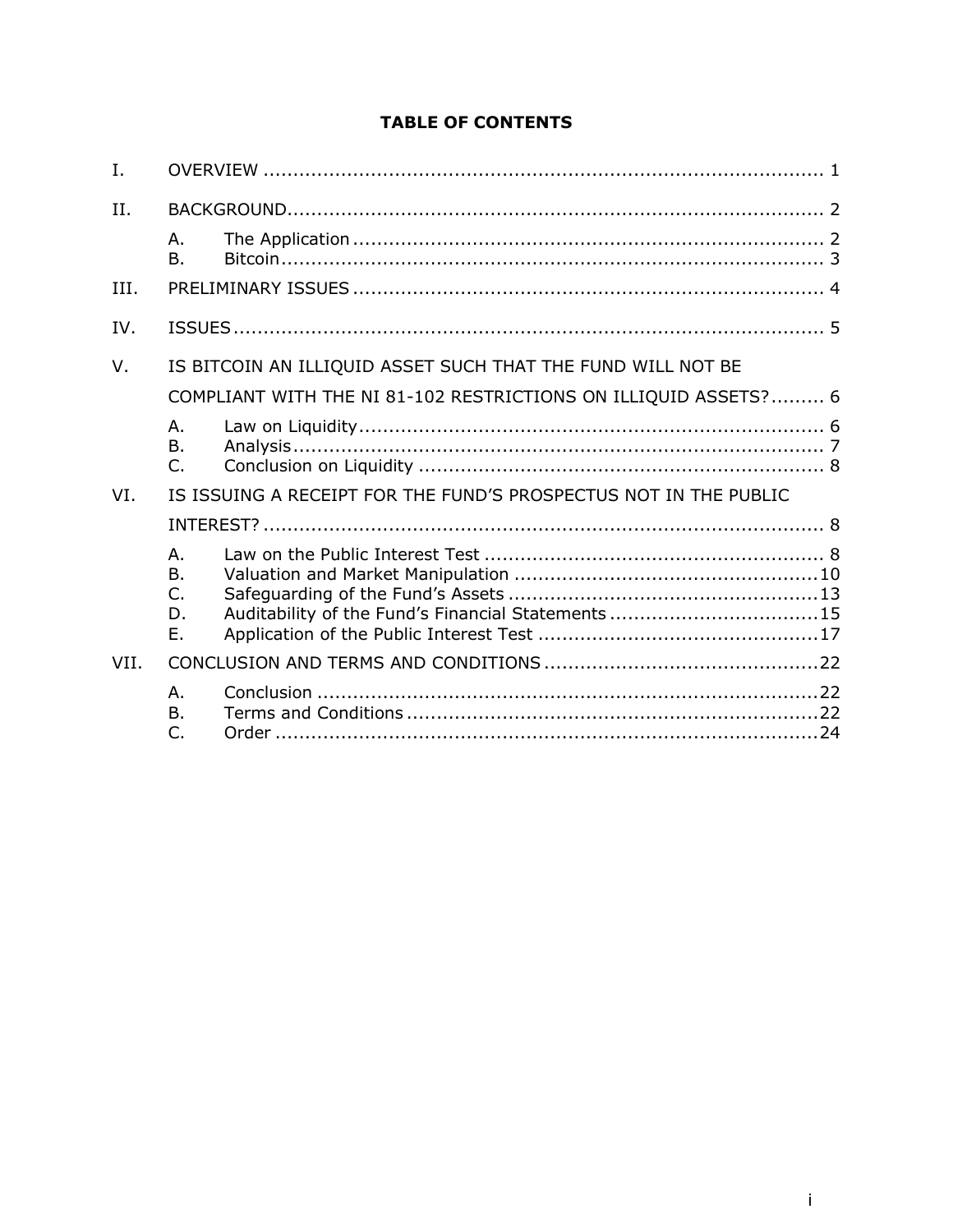### **REASONS AND DECISION**

## <span id="page-2-0"></span>**I. OVERVIEW**

- [1] This is an application for a hearing and review under section 8 of the *Securities Act*. <sup>1</sup> The Applicants – The Bitcoin Fund and 3iQ Corp. – seek to set aside the decision of the Director of the Ontario Securities Commission's (the **Commission**) Investment Funds & Structured Products branch denying a receipt for The Bitcoin Fund's prospectus.
- [2] This application engages foundational concepts of securities legislation: the prospectus requirement, the public interest jurisdiction of the Commission, and the purposes and principles of the Act. Specifically, this application is about the prospectus clearance and review process under the Act and the scope and limits of the Director's authority under the Act to refuse to issue a prospectus receipt.
- [3] This application is not about the merits of the units to be offered by The Bitcoin Fund. It is not the role of securities regulators to approve or disapprove of the merits of securities being offered to the public. In fact, there is clear language to this effect on the face of the fund's prospectus and on the face page of every prospectus filed in Ontario and in Canada:

No securities regulatory authority has expressed an opinion about these securities and it is an offence to claim otherwise.

- [4] It is also outside the scope of the authority of securities regulators to immunize investors against risk or against loss. And, it is not the job of securities regulators to ban speculation or risk-taking.
- [5] This application is not about the merits of bitcoin as an investment. As with other classes of assets or undertakings or businesses underlying an issuer, the investment potential of these underlying assets, undertakings and businesses are outside the scope of securities regulation.
- [6] Bitcoin is a novel asset in an emerging and evolving market. It is a risky asset. Markets for novel asset classes and securities evolve over time. Emerging markets for securities and asset classes look and feel very different from mature markets. As markets evolve and mature, they change, either through the efforts of the market participants or through government intervention or regulation, or both.
- [7] Some novel asset classes and securities products fail. They become tulip bulbs or dot.com's. Others succeed and become gold or the next great technology. Securities regulators are not mandated to try to pick winners and losers.
- [8] The public interest jurisdiction under the Act is broad, but it is not infinite.
- [9] Securities regulators are required to ensure broad public interest considerations are addressed and to balance the (sometimes) competing purposes and principles of the Act. Consumer protection policy considerations, which do not otherwise engage the public interest test under the Act, are outside the scope of

<sup>1</sup> *Securities Act*, RSO 1990, c S.5 (the **Act**), s 8.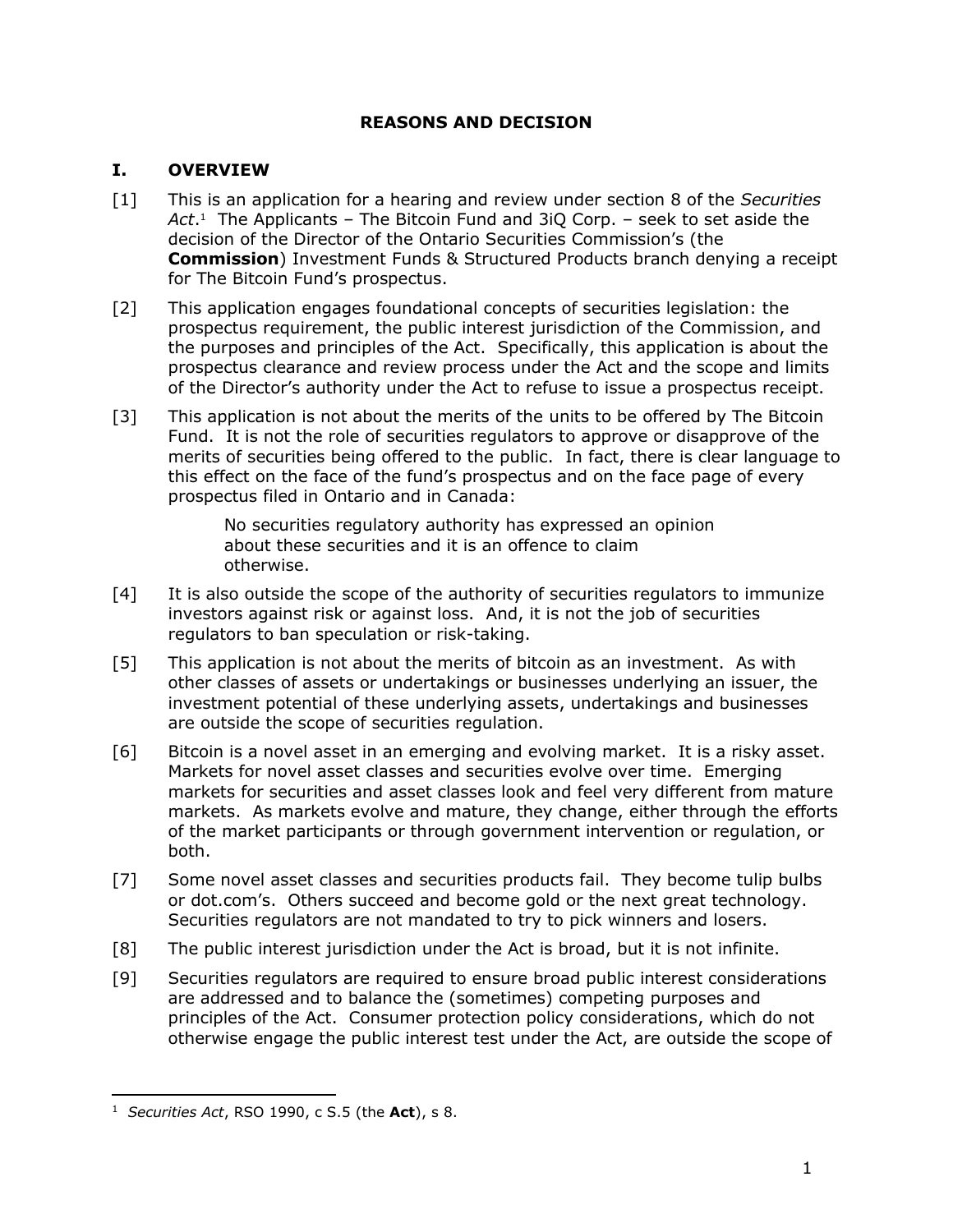jurisdiction of securities regulation and must be left to federal, provincial and territorial governments to address (or not address), as they see fit.

- [10] The Director denied a receipt for The Bitcoin Fund's prospectus because of concerns about bitcoin, namely: concerns about bitcoin's liquidity and the integrity of the bitcoin markets, and concerns about The Bitcoin Fund's ability to value and safeguard its bitcoin and file audited financial statements.
- [11] The concerns about bitcoin expressed by the Director, and by Staff in this proceeding, are warranted and should be taken seriously. But, for the reasons described herein, those concerns do not warrant denying a receipt for The Bitcoin Fund's prospectus. An Order will be issued setting aside the Director's decision and directing the Director to issue a receipt for a final prospectus of The Bitcoin Fund, provided the Director is satisfied that there are no grounds under s. 61 of the Act for the Director to refuse to issue a receipt for any such prospectus, other than the grounds set out in the Director's decision or these reasons.

# <span id="page-3-0"></span>**II. BACKGROUND**

# **A. The Application**

- <span id="page-3-1"></span>[12] In the normal course, if an investment fund wants to distribute its securities to the public in Ontario, it begins by filing a preliminary prospectus with the Commission's Investment Funds & Structured Products branch (**IFSP**). Staff of the IFSP reviews, provides comments and may ask for changes to the preliminary prospectus. If the investment fund's preliminary prospectus meets the satisfaction of the IFSP, a final prospectus is submitted. If the IFSP Director (the **Director**) issues a receipt for a final prospectus, the prospectus can then be used to offer securities to the public. The investment fund becomes a reporting issuer in Ontario coincident with the issuance of the receipt for the final prospectus, and it is then subject to ongoing continuous disclosure and other public issuer obligations.
- [13] There are two applicants in this proceeding: The Bitcoin Fund (the **Fund**) and 3iQ Corp. (**3iQ**) (collectively, the **Applicants**). The Fund will be a public, non-redeemable investment fund that will invest substantially all of its assets in bitcoin. It will be established as a trust under the laws of Ontario. 3iQ will be the Fund's investment fund manager and portfolio manager. 3iQ also manages a private investment fund that invests in crypto-assets.
- [14] Beginning in late 2016, 3iQ had a series of meetings and exchanged correspondence with IFSP Staff to discuss the Fund and its proposed preliminary prospectus. IFSP Staff ultimately advised that they would not be prepared to recommend that the Director issue a receipt for the Fund's prospectus. 3iQ then publicly filed the Fund's preliminary non-offering prospectus. IFSP formally recommended against the Director issuing a receipt for that prospectus. 3iQ responded by requesting that the Director issue written reasons regarding the refusal to issue a receipt for the Fund's prospectus. 3iQ also waived its opportunity to be heard by the Director, on the basis that 3iQ would seek a hearing and review of the Director's decision. After receiving the Director's written decision, 3iQ and the Fund filed this application for a hearing and review.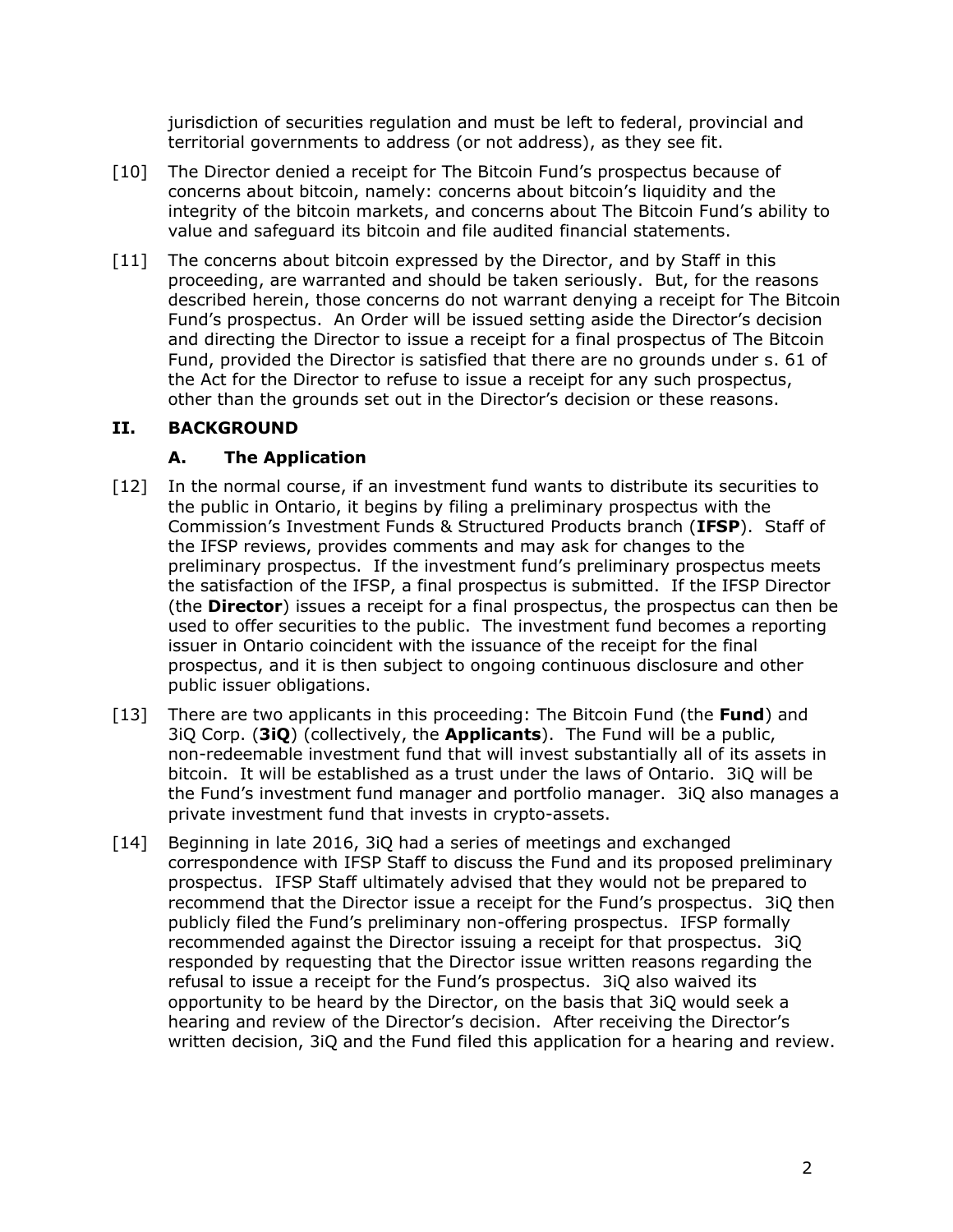- [15] In this hearing and review application, the Applicants seek an order:
	- a. setting aside the Director's decision dated February 15, 2019, denying a receipt for the Fund's prospectus; and
	- b. directing the Director to issue a receipt for the Fund's final non-offering prospectus.
- [16] The application was heard over four days, including two days of oral evidence. Most evidence was entered via affidavits. The Applicants relied on the affidavits and testimony of Shaun Cumby, who is an officer, director and shareholder of 3iQ. He has been 3iQ's Chief Investment Officer since 2018 and is responsible for its investment strategies. He was cross-examined on his affidavits by Staff at the hearing.
- [17] Staff relied on the affidavits and testimony of Neeti Varma and Cosmin Cazan, both of whom were cross-examined by the Applicants. Ms. Varma is a Senior Accountant with IFSP and also a current Acting Manager within IFSP. Mr. Cazan is a Senior Investigator, Analytics and Market Specialist in the Market Abuse Team of the Commission's Enforcement Branch. He is on secondment from the Commission's Market Regulation Branch.

### **B. Bitcoin**

- <span id="page-4-0"></span>[18] The Director denied a receipt for the Fund's prospectus because of concerns about Bitcoin.<sup>2</sup> Given that, I will first provide a brief general description of Bitcoin, its protocols and markets before turning to the specific issues for determination in this Application.
- [19] Bitcoin is a digital crypto-asset that is not issued by any government, bank or central organization. It is based on the decentralized, open source protocol of the peer-to-peer Bitcoin computer network, which creates the decentralized public transaction ledger known as the "blockchain". All bitcoin transactions are recorded on the blockchain.
- [20] The blockchain is a record of every bitcoin transaction and every bitcoin address associated with a quantity of bitcoin. The Bitcoin network, and its software applications, can interpret the blockchain to determine the bitcoin balance of any public bitcoin address listed in the blockchain. A bitcoin private key controls the transfer or "spending" of bitcoin from its associated public bitcoin address.
- [21] People who use Bitcoin must establish a bitcoin wallet. A wallet provides the user with a public key that is used to derive an address for others to send them bitcoin, as well as a private key, which is used to unlock balances of the user's bitcoin to send to others. A bitcoin wallet may be software or a hardware device. In either case, the user is in control of the private keys that control the bitcoin. Alternatively, consumers may use a hosted bitcoin wallet where a provider protects the private keys, and the consumer accesses their accounts through a web browser or mobile application.
- [22] Bitcoin private keys are stored in two different forms: "hot wallet" storage, whereby the private keys are stored on devices connected to the Internet, and "cold wallet" storage, where private keys are stored offline. Cold wallet storage

 $\overline{a}$  $2$  As is common practice, these Reasons will refer to Bitcoin with a capital "B" when referring to the protocol or network, and bitcoin with a lowercase "b" when referring to the digital asset.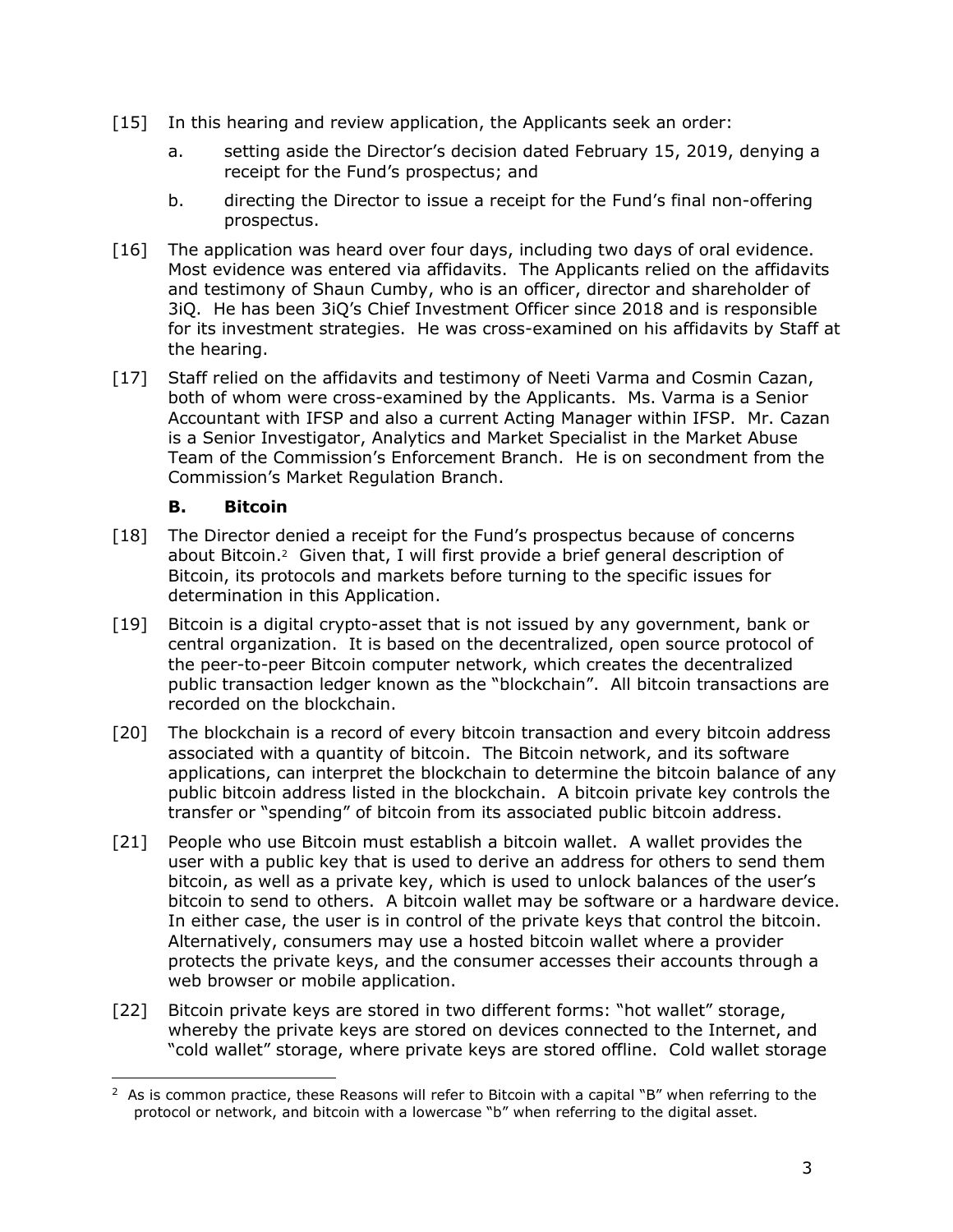is regarded as more secure because Internet-connected devices can be hacked, resulting in the theft of private keys and the bitcoin that those private keys control.

- [23] There are two ways to hold bitcoin: 1) directly purchase and hold bitcoin, or 2) invest in securities of companies or other entities that hold bitcoin. If purchasing bitcoin directly, investors generally use either Bitcoin teller machines or crypto-asset trading platforms (often referred to as crypto-currency exchanges). Crypto-asset trading platforms operate websites that facilitate the purchase and sale of bitcoin and other crypto-assets.
- [24] Though some investment products can provide investors with exposure to bitcoin, most of these products are only available on a private placement basis. One example is the Grayscale Bitcoin Trust (**GBTC**), which is available in the exempt market for purchase by "accredited investors", as defined under applicable U.S. securities laws, and may be held in registered savings accounts. GBTC is also available to Canadians in the exempt market through a small number of financial institutions.
- [25] Canadian investors can also indirectly obtain bitcoin and other crypto-assets by investing in reporting issuers that have crypto-assets as their primary asset and have obtained stock exchange listings by completing reverse take-overs on the Toronto Stock Exchange Venture Exchange (**TSXV**) or the Canadian Securities Exchange (**CSE**) (**RTO Crypto Issuers**). There are approximately ten RTO Crypto Issuers listed for trading on the TSXV. RTO Crypto Issuers are not investment funds and are not required to meet the securities law requirements for public investment funds.

#### <span id="page-5-0"></span>**III. PRELIMINARY ISSUES**

- [26] I will briefly address a few preliminary issues that were raised in this proceeding: 1) the burden and standard of proof, 2) the treatment of hearsay evidence, 3) the treatment of opinion evidence, and 4) a motion to file an authority that was issued after the close of the oral hearing.
- [27] Staff concedes that it bears the burden of proof to show that a receipt should not be issued for the Fund's prospectus. Staff bears this onus under the civil standard of proof that is applied in all hearing and review applications: proof on a balance of probabilities.<sup>3</sup>
- [28] The evidence adduced by both parties includes significant amounts of hearsay evidence. Hearsay evidence is admissible in Commission proceedings, <sup>4</sup> though the panel must determine the weight to be accorded to such evidence. Care must be taken to avoid placing undue reliance on uncorroborated evidence that lacks sufficient indicia of reliability.<sup>5</sup> I admitted all the tendered hearsay evidence, subject to my consideration of the weight to give it. I will address the issue of weight for specific hearsay evidence as it arises in my below analysis.
- [29] The parties also adduced opinion evidence. Although opinion evidence is generally only admissible when provided by an expert witness, other opinion

 $\overline{a}$ <sup>3</sup> *FH v McDougall*, 2008 SCC 53, [2009] 3 SCR 41 at para 40.

<sup>4</sup> *Statutory Powers Procedure Act*, RSO 1990, c S.22, s 15(1).

<sup>5</sup> *Sunwide Finance Inc (Re)*, 2009 ONSEC 20, (2009) 32 OSCB 4671 at para 22, citing *Starson v Sway*, 2003 SCC 32, [2003] 1 SCR 722 at para 115.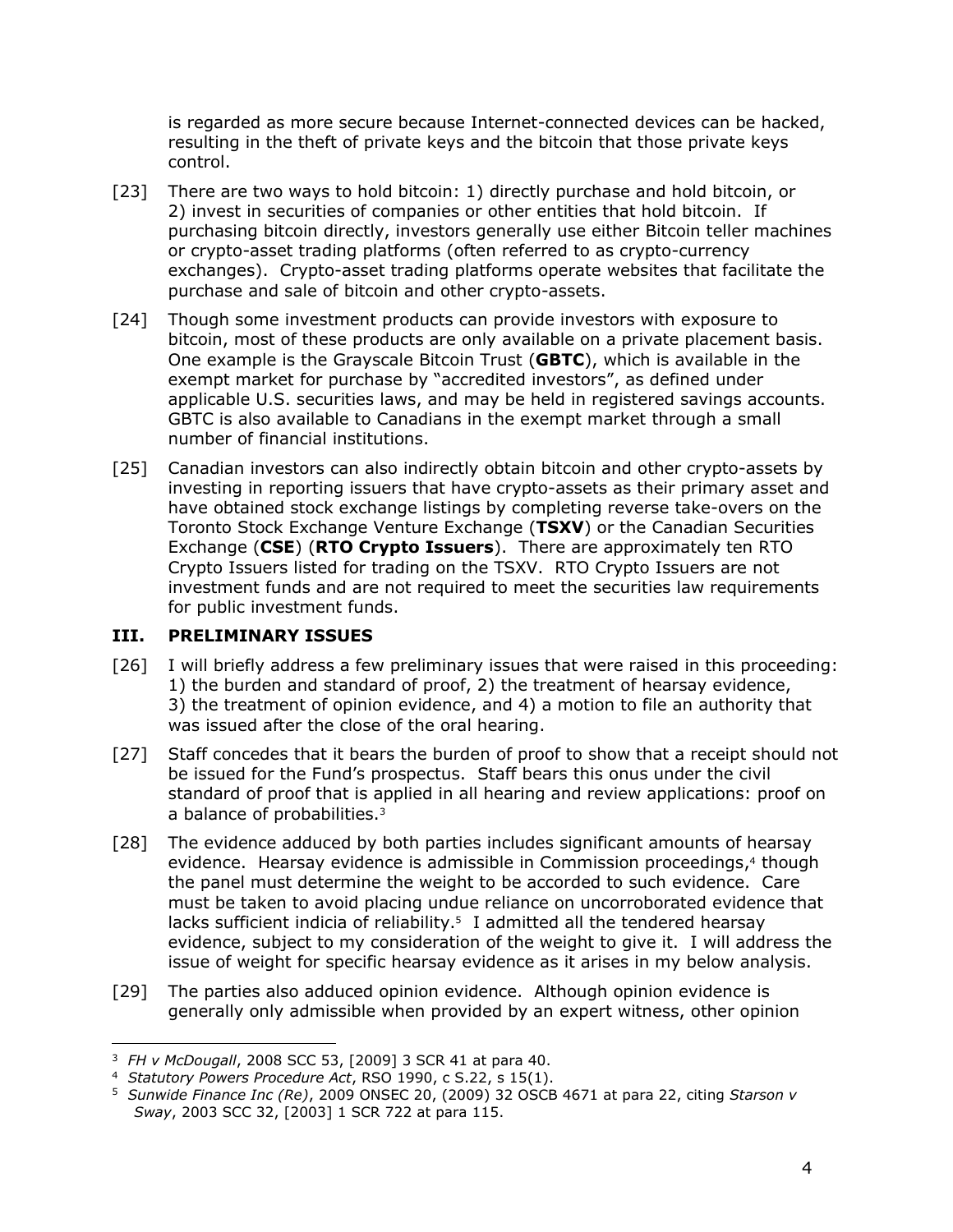evidence may be admissible when founded on a lay witness's personal knowledge, observation, or experience.<sup>6</sup> The parties did not adduce any expert evidence. The parties did elicit some opinion evidence from their witnesses. The majority of the opinion evidence adduced was hearsay opinion evidence in the form of articles, research papers and other exhibits to the affidavits of the parties' witnesses. The opinion evidence was admitted subject to a determination of weight. I will address the issue of weight for specific opinion evidence as it arises in my below analysis.

[30] After the close of the oral hearing, on October 18, 2019, Staff brought a motion seeking that the Panel consider a decision of the Division of Trading and Markets of the U.S. Securities and Exchange Commission (the **SEC**) dated October 9, 2019. That decision concerned an application by an exchange for a proposed rule change to allow the listing and trading of shares of the Bitwise Bitcoin ETF Trust. The Applicants opposed the motion. Staff seeks to file the decision as a relevant authority that was not issued at the time of the hearing. I accept it on that basis, and not as evidence of the findings of fact made by the Division of Trading and Markets of the SEC on the evidentiary record that was before it. As I will discuss below, I distinguish this decision and several similar SEC decisions from the current case.

### <span id="page-6-0"></span>**IV. ISSUES**

- [31] A hearing and review of a Director's decision is a fresh consideration of the matter. The Commission may confirm the Director's decision or substitute its own decision, making such other decision as the Commission considers proper. 7 The Commission need not show deference to the Director's decision. 8
- [32] Staff submits that I should confirm the Director's decision to refuse a receipt for the Fund's prospectus for the reasons given by the Director, which are:
	- a. Bitcoin is an illiquid asset, as defined in National Instrument 81-102 *Investment Funds* (**NI 81-102**). 9 Therefore, by holding bitcoin, the Fund would not comply with the restriction against holding illiquid assets set out in section 2.4 of NI 81-102.
	- b. It appears that it is not in the public interest for a receipt to be issued for the Fund's prospectus given concerns about:
		- i. the Fund's ability to value its assets for investors given the significant market integrity concerns regarding the trading of bitcoin;
		- ii. the security and safekeeping of the Fund's bitcoin; and
		- iii. the Fund's ability to file audited financial statements, as required.
- [33] The Applicants submit that I should order the Director to issue a receipt for the Fund's prospectus.

<sup>6</sup> *Banks (Re)*, (2003) 26 OSCB 3377 at para 17, citing A. Bryant, J. Sopinka & S. Lederman, *The Law of Evidence in Canada*, 2d ed. (Toronto: Butterworths, 1999) at 605-607.

 $7$  Act, s  $8(3)$ .

<sup>8</sup> *Triax Growth Fund Inc (Re)*, 2005 ONSEC 16, (2005) 28 OSCB 10139 at para 25.

<sup>&</sup>lt;sup>9</sup> (2000), 23 OSCB (Supp 59).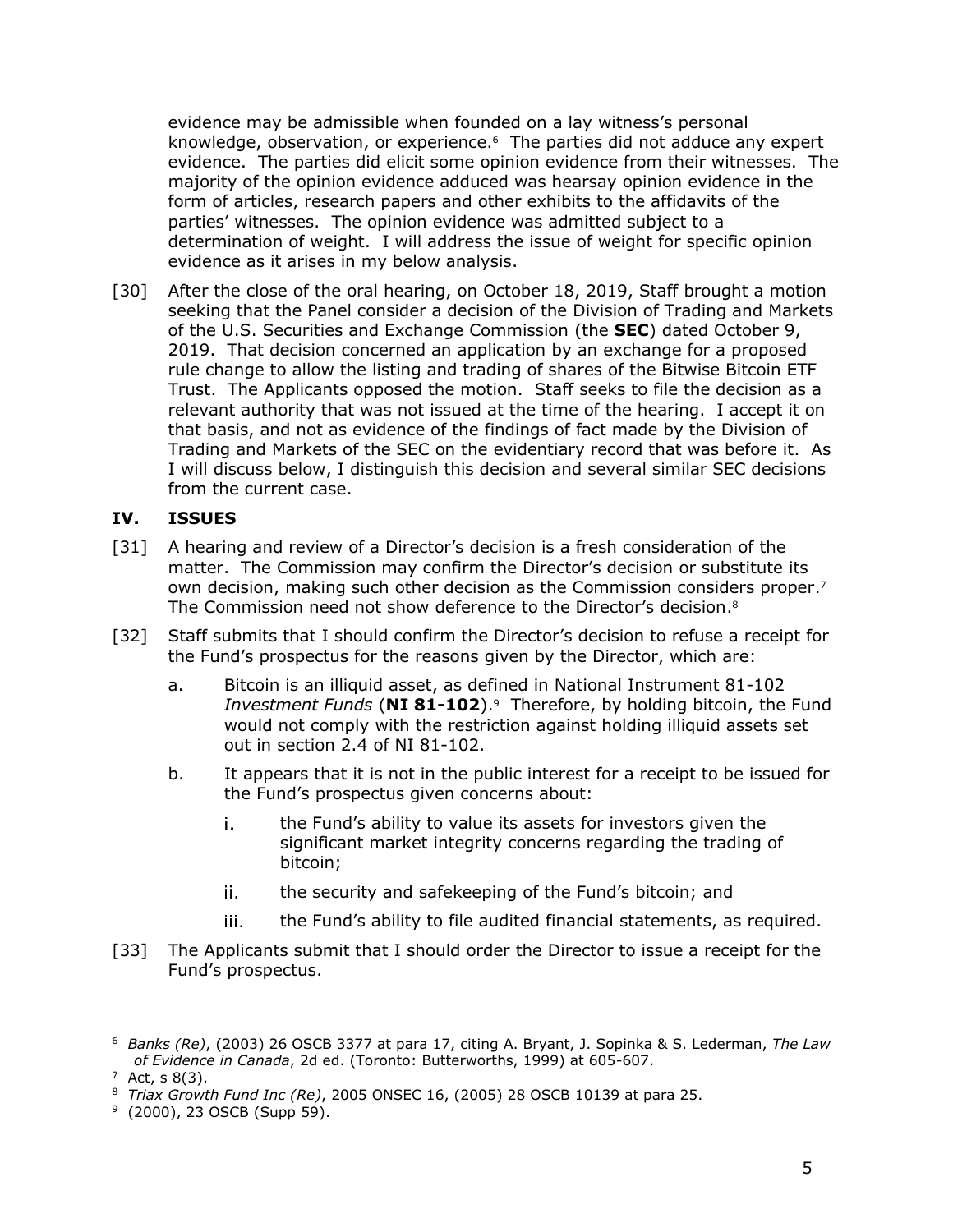- [34] The Applicants submit that Staff has not shown that bitcoin is an illiquid asset as defined in NI 81-102. On the contrary, the Applicants submit that trading platforms and over-the-counter (**OTC**) desks for trading bitcoin promote reliable price discovery so that the Fund can value its bitcoin and provide sufficient liquidity for the Fund to dispose of bitcoin, as required to satisfy redemption requests.
- [35] The Applicants submit that Staff has not demonstrated that issuing a receipt for the Fund's prospectus would not be in the public interest. They submit that the concerns identified by Staff are speculative and not demonstrated by the evidence. The Applicants argue that Staff failed to prove their above concerns on a balance of probabilities.
- [36] The Applicants submit that the Fund would comply with all aspects of NI 81-102 and should not be held to a different standard just because it will hold bitcoin. Refusing a receipt for the Fund's prospectus, they say, would deter future innovators, like the Fund, which seek to bring professional management to new asset classes like bitcoin, while mitigating the associated risks.
- [37] The two main issues that arise from the parties' submissions are:
	- a. Is bitcoin an illiquid asset such that the Fund will not be compliant with the NI 81-102 restrictions on illiquid assets?
	- b. Is issuing a receipt for the Fund's prospectus not in the public interest?

### <span id="page-7-0"></span>**V. IS BITCOIN AN ILLIQUID ASSET SUCH THAT THE FUND WILL NOT BE COMPLIANT WITH THE NI 81-102 RESTRICTIONS ON ILLIQUID ASSETS?**

#### **A. Law on Liquidity**

- <span id="page-7-1"></span>[38] A receipt for a prospectus shall be refused where the prospectus does not comply with the Act or regulations. Specifically,  $s. 61(2)(a)$  of the Act provides that the Director shall not issue a receipt for a prospectus if it appears to the Director that the prospectus does not comply in any substantial respect with any of the requirements of the Act or the regulations.
- [39] NI 81-102 is one of the regulations with which investment fund prospectuses must comply.<sup>10</sup> Under NI 81-102, there are restrictions on the amount of illiquid assets that a non-redeemable investment fund (such as the Fund) can hold or purchase. The rationale for these restrictions is that illiquid assets are generally more difficult to value, for the purposes of calculating an investment fund's net asset value, than liquid assets. As a result, where a non-redeemable investment fund has a large proportion of its assets invested in illiquid assets, it may raise concerns about the accuracy of the fund's net asset value and the amount of any fees calculated with reference to the net asset value.<sup>11</sup>
- [40] Accordingly, the Fund would be prohibited from purchasing more than 20% of its net asset value in illiquid assets and holding more than 25% of its net asset value in illiquid assets for a period of 90 days or more.<sup>12</sup>

<sup>&</sup>lt;sup>10</sup> Subsection  $1(1)$  of the Act defines "regulations" to include rules made under s 143 of the Act. NI 81-102 is a rule made under s 143 of the Act, and therefore a regulation for the purpose of s 61(2)(a).

<sup>11</sup> NI 81-102CP, s 3.3.1.

<sup>12</sup> NI 81-102, s 2.4.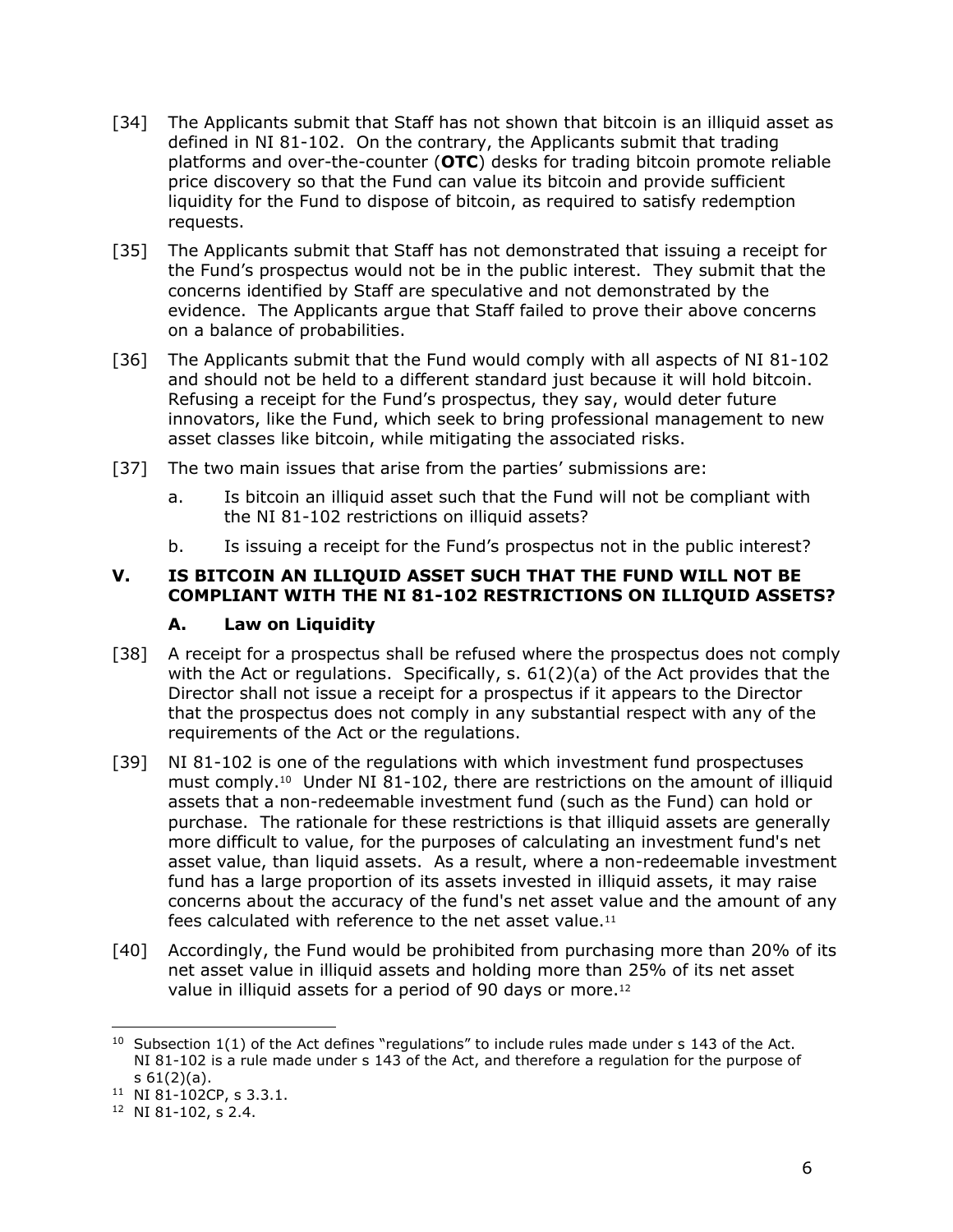[41] The definition of "illiquid asset" is set out in NI 81-102 to include:<sup>13</sup>

a portfolio asset that cannot be readily disposed of through market facilities on which public quotations in common use are widely available at an amount that at least approximates the amount at which the portfolio asset is valued in calculating the net asset value per security of the investment fund…

[42] If bitcoin meets this definition of illiquid assets for the purposes of NI 81-102, then the Fund would not comply with NI 81-102, and s.  $61(1)(2)(a)$  of the Act provides that a receipt for the Fund's prospectus shall be refused.

#### **B. Analysis**

- <span id="page-8-0"></span>[43] Staff submits that a receipt for the Fund's prospectus should not be issued because bitcoin is an illiquid asset as defined in NI 81-102. Therefore, the Fund, which would hold bitcoin, would not comply with the restriction against holding illiquid assets in section 2.4 of NI 81-102.
- [44] I do not agree with Staff's submission and, for the following reasons, I find that Staff has not shown that bitcoin is an illiquid asset, as defined in NI 81-102.
- [45] Staff submits that bitcoin is not currently traded on market facilities comparable to the Toronto Stock Exchange (**TSX**), where trading activities are subject to real-time monitoring. There is also no central source for trading data concerning bitcoin. Staff argues that the publicly available trading volume data for bitcoin may be inaccurate and the Fund may have difficulties acquiring or liquidating its assets. Staff also notes that the Fund's prospectus itself acknowledges potential liquidity issues, stating that the Fund may not always be able to acquire or liquidate its assets at a desired price, because bitcoin are still maturing assets.
- [46] Staff adduced evidence about inaccurate trading data (along with allegations of fake and manipulated trading discussed in greater detail in the public interest analysis below) through the affidavits and attached exhibits, and testimony of Mr. Cazan and Ms. Varma. Much of their evidence was about crypto-assets, generally, rather than specifically addressing liquidity issues for bitcoin. I give no weight to their evidence insofar as it relates to non-bitcoin crypto-asset trading, and non-registered exchange trading.
- [47] I find that there is sufficient evidence of real volume and real trading in bitcoin on registered exchanges in large dollar size, both in absolute terms and compared to other markets for commodities and equities, which constitutes a liquid market.
- [48] The regulation does not define the term "market facility" that is found in the definition of "illiquid asset". Staff argues that "market facility" should be interpreted to imply some form of established and mature trading facility or network, in order to promote a robust valuation of an investment fund's assets.
- [49] I disagree and find that Staff's interpretation of "market facility" is unduly narrow. I agree with the Applicants' submission that "market facility" is a market that provides sufficient liquidity for disposition of a fund asset and that promotes price discovery for calculating an asset's net asset value.

<sup>13</sup> NI 81-102, s 1.1.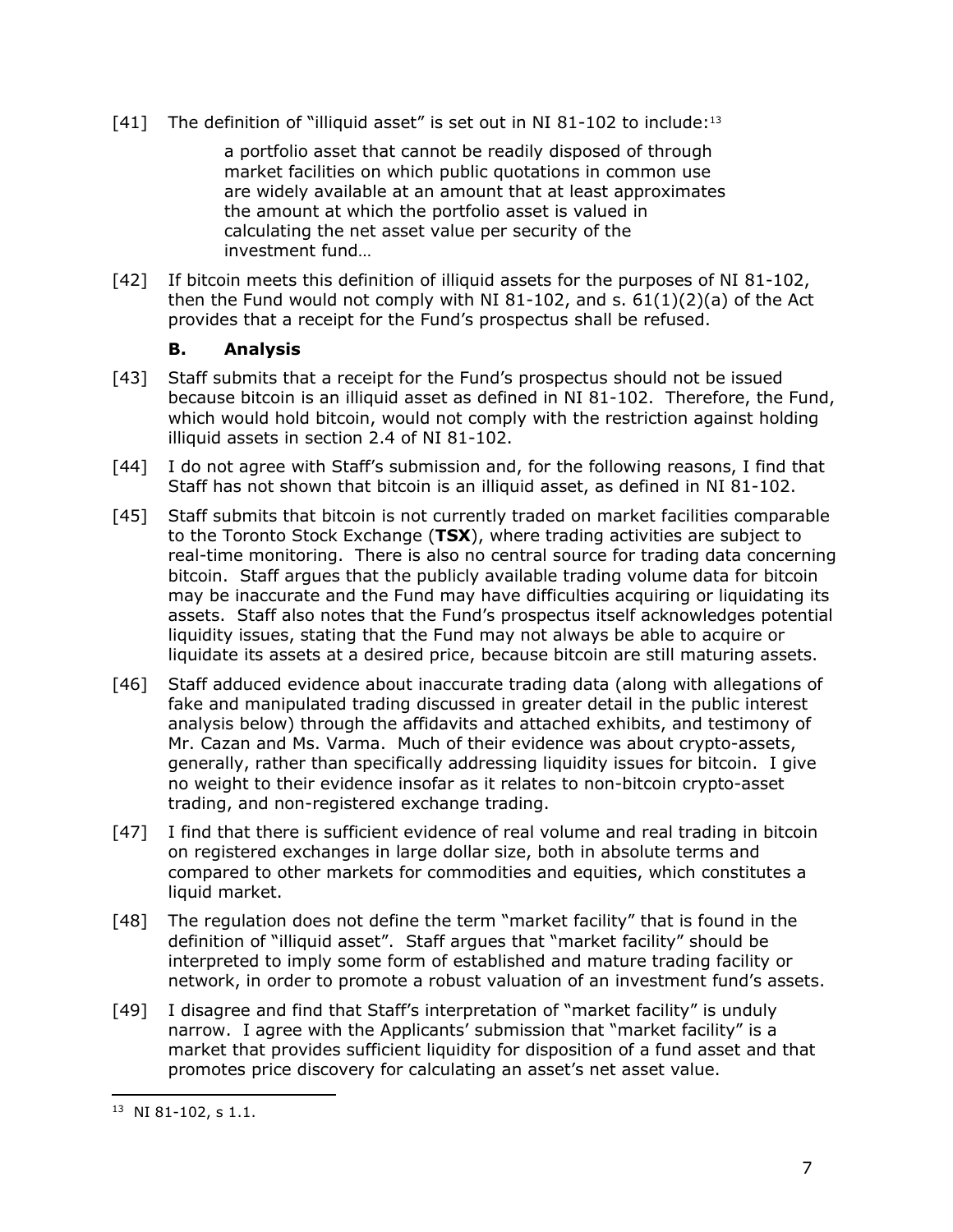- [50] I also find that there is sufficient evidence that such market facilities currently exist for bitcoin. The Applicants adduced evidence about trading volume, data from the various markets and published price and volume information. That evidence included evidence about bitcoin trading platforms (including evidence about average daily volume in USD), the bitcoin OTC market, the bitcoin futures market, and the size of the bitcoin market. The evidence shows that substantial volumes of bitcoin trade daily on market facilities, many of which are regulated. These market facilities provide a liquid market for promoting price discovery for valuing the Fund's assets and for disposing of bitcoin to satisfy redemption requests.
- [51] Trading platforms for trading bitcoin promote reliable price discovery so that the Fund can value its bitcoin and provide sufficient liquidity. The top ten online trading platforms for bitcoin, which account for virtually all of the economic bitcoin trading, traded over USD \$550 million in bitcoin on a daily basis, as of April 2019. By early June 2019, daily trading volume for bitcoin on these ten platforms had increased to over USD \$900 million. The bitcoin market has narrow spreads on and between trading platforms.
- [52] In addition to the trading platforms, OTC trading desks facilitate larger bitcoin transactions. Since the precise volumes traded in the OTC market are unknown, I place little weight on this evidence. However, Mr. Cumby did state in his evidence that the trading volume may be as large as, if not larger than, the volume traded on trading platforms, and his evidence on this point was uncontroverted.
- [53] Many of the bitcoin trading platforms and OTC desks are regulated by the New York State Department of Financial Services (**New York State**) under the so-called BitLicense, a comprehensive scheme for regulating virtual currency businesses. Regardless of the OTC trading volume, trading volumes for bitcoin exceed trading volumes for some liquid Canadian equities and funds.

## **C. Conclusion on Liquidity**

- <span id="page-9-0"></span>[54] For the above reasons, I conclude that, in so far as Staff has not demonstrated that bitcoin is an illiquid asset, the Fund will be compliant with the NI 81-102 restrictions on illiquid assets.
- [55] Staff has not identified any other requirements of the Act or the regulations with which the Fund does not comply. Therefore, s. 61(2)(a) of the Act does not apply to the Fund's prospectus and does not preclude the Director's issuance of a receipt for the Fund's prospectus.
- [56] In this proceeding, there is no issue engaging s. 61(2) of the Act (*i.e.*, the 'blue sky' laws) other than the issue regarding liquidity, which is addressed above. The public interest becomes the only remaining issue, which I turn to next.

### <span id="page-9-1"></span>**VI. IS ISSUING A RECEIPT FOR THE FUND'S PROSPECTUS NOT IN THE PUBLIC INTEREST?**

## **A. Law on the Public Interest Test**

<span id="page-9-2"></span>[57] Subsection 61(1) of the Act provides that the Director "shall issue a receipt for a prospectus filed … unless it appears to the Director that it is not in the public interest to do so."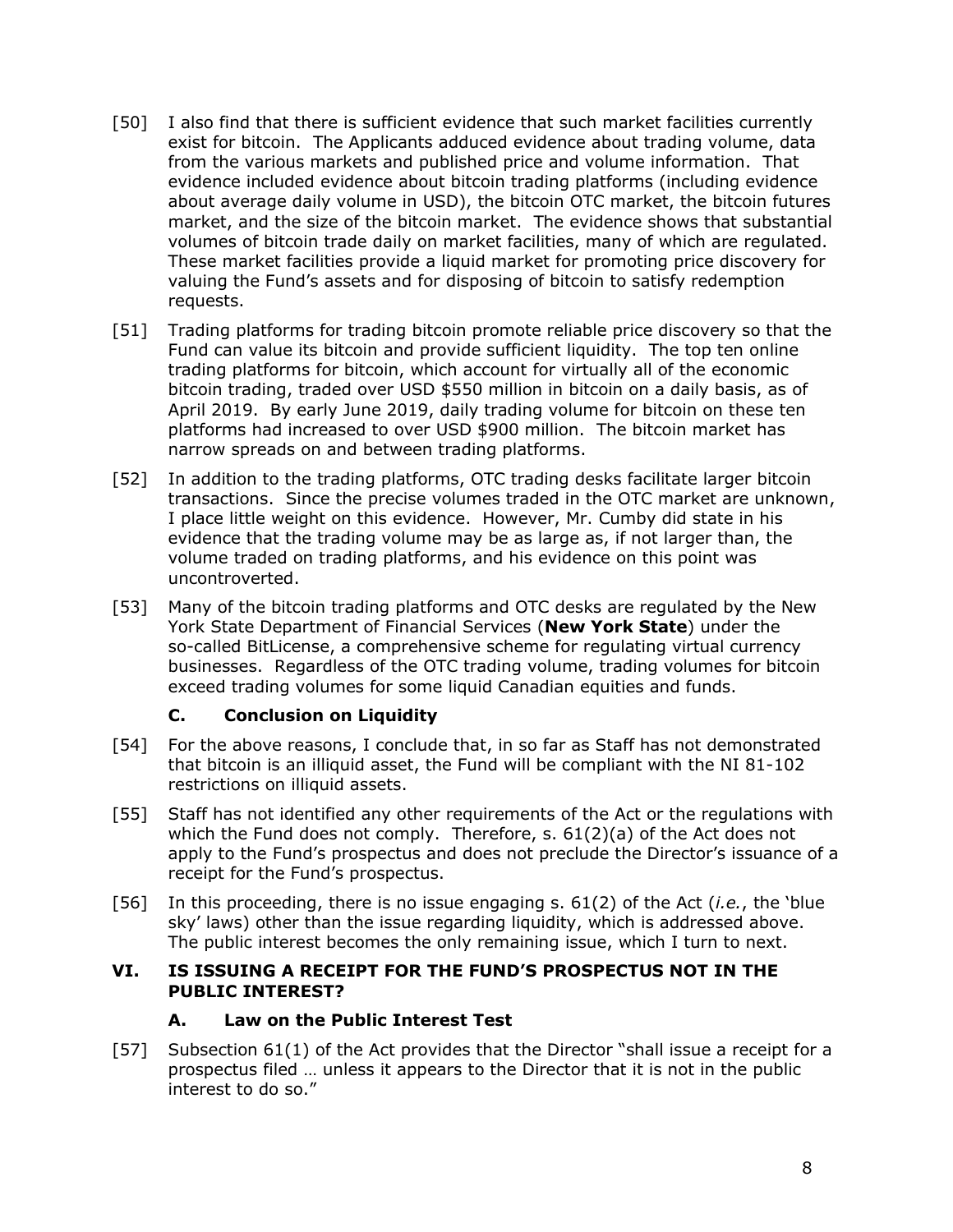- <span id="page-10-0"></span>[58] The Commission has a broad discretion under the Act to determine what is or is not in the public interest. However, its discretion must be exercised with some caution and restraint,<sup>14</sup> and is not unlimited. The Commission must exercise its jurisdiction in a manner consistent with the purposes and fundamental principles set out in the Act, and must not focus on one purpose at the expense of the others.<sup>15</sup>
- [59] The Commission does not need to find a breach of Ontario securities law in order to exercise its public interest jurisdiction and refuse a receipt for the Fund's prospectus.<sup>16</sup> It is sufficient that issuing a receipt to the Fund would be inconsistent with Ontario securities law or the animating principles underlying that law, or an abuse of shareholders or the capital markets. 17
- [60] The Applicants and Staff made submissions on the scope of the Commission's public interest jurisdiction under s. 61(1), including referring me to several decisions of the Commission or a Director of the Commission in which s. 61(1) was considered.<sup>18</sup> Having regard to those submissions, I am not persuaded that the Commission's public interest jurisdiction under s. 61(1) is broader or narrower than articulated above.
- $[61]$  In particular, the inclusion of the phrase "it appears" in s.  $61(1)$  does not mean that the standard of proof under s. 61(1) is lower than a balance of probabilities. In this regard, I agree with and adopt the Commission's reasons in *Dhillon*. 19 Accordingly, the inclusion of the phrase "it appears" does not mean that the Commission's public interest jurisdiction under s. 61(1) is necessarily broader than under the sections of the Act that do not contain this phrase.
- [62] Staff submits that issuing a receipt for the Fund's prospectus is not in the public interest because the operational risks inherent in the Fund cannot be adequately managed at this time. The operational risks identified by Staff are concerns about:
	- a. the Fund's ability to value its assets for investors given the significant market integrity concerns regarding the trading of bitcoin;
	- b. the security and safekeeping of the Fund's bitcoin; and
	- c. the Fund's ability to file audited financial statements, as required.
- [63] I will first consider each of the operational risks that Staff has identified. I will then consider whether Staff has established that issuing a receipt for the Fund's prospectus is not in the public interest.

j

<sup>14</sup> See *e.g.*, *Magna International Inc (Re)*, 2010 ONSEC 13, (2010) 34 OSCB 1290 (*Magna*) at para 186.

<sup>15</sup> *Committee for the Equal Treatment of Asbestos Minority Shareholders v Ontario (Securities Commission)*, 2001 SCC 37, [2001] 2 SCR 132 at paras 39-41.

<sup>16</sup> *Biovail Corporation (Re)*, 2010 ONSEC 21, (2010) 33 OSCB 8914 at paras 373-89; *Canadian Tire Corp (Re)*, (1987) 10 OSCB 857 at para 130, aff'd *Canadian Tire Corp v CTC Dealer Holdings Ltd*  (1987), 59 OR (2d) 79 (Div Ct).

<sup>17</sup> *Magna* at para 186.

<sup>18</sup> *ONE Financial Corp (Re),* (2012) 35 OSCB 3083; *Biocapital Biotechnology & Healthcare Fund (Re)*, (2001) 24 OSCB 2659; *Inland National Capital Ltd (Re),* (1996) 19 OSCB 2053; *Tricor Holdings Co Inc (Re)*, (1988) 11 OSCB 4059.

<sup>19</sup> *Dhillon (Re)*, 2018 ONSEC 14, (2018) 41 OSCB 3053 at paras 14-24.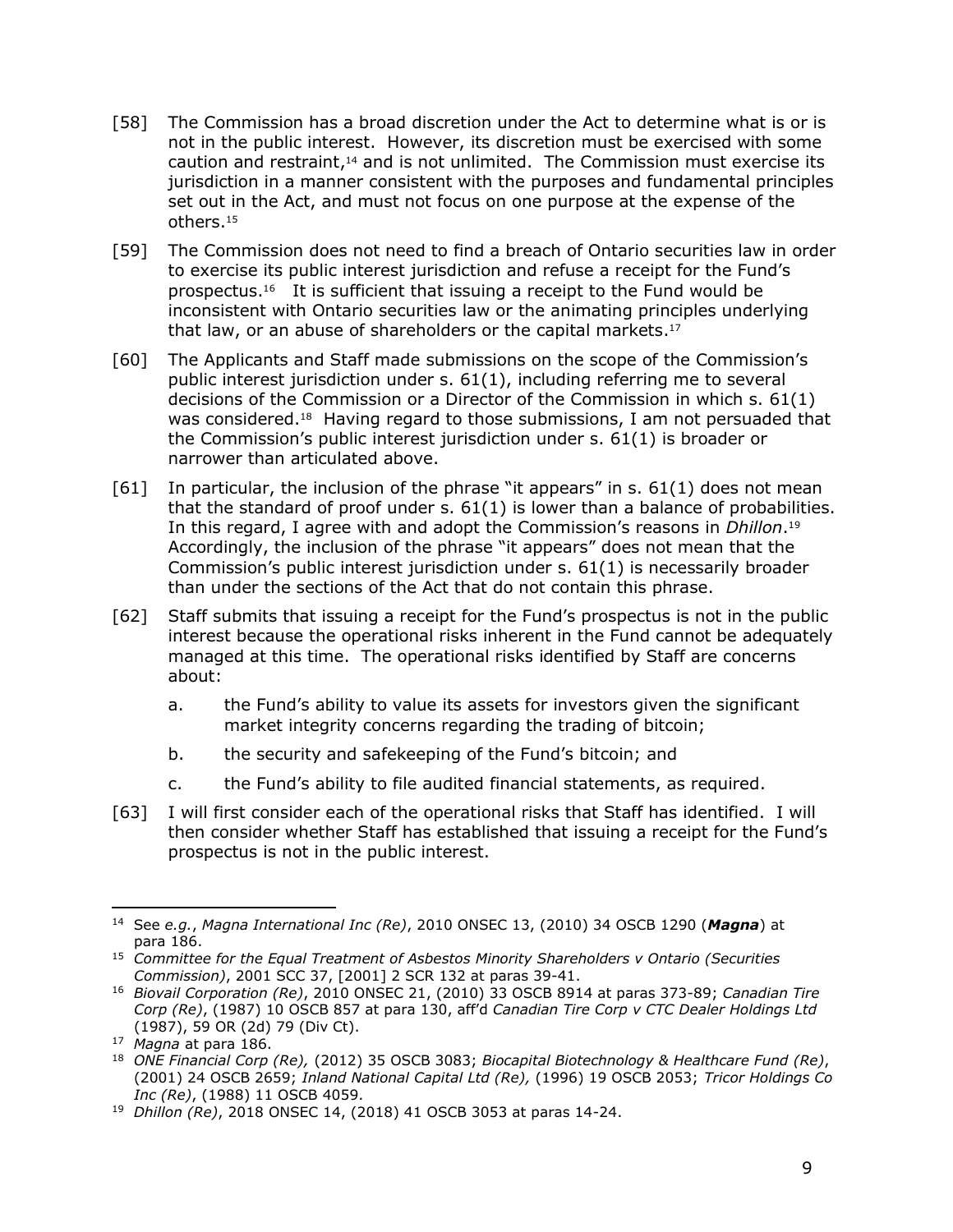### **B. Valuation and Market Manipulation**

- [64] Under National Instrument 81-106 *Investment Fund Continuous Disclosure* (**NI 81-106**),<sup>20</sup> the Fund will be required to calculate its net asset value using the fair value of its assets and liabilities. "Fair value" means either: 1) the market value based on reported prices and quotations in an active market or, if such market value is unreliable or unavailable, 2) a value that is fair and reasonable in all of the circumstances.<sup>21</sup>
- [65] The Applicants propose to value the Fund's bitcoin by reference to an index maintained by MV Index Solutions GmbH (**MVIS**). The index is called the MVIS CryptoCompare Institutional Bitcoin Index (**MVIBTC**). MVIS is regulated as an index administrator by the German Federal Financial Supervisory Authority. The MVIBTC is calculated by CryptoCoin Comparison Ltd., based on transaction data from multiple exchanges and markets (**MVIBTC Platforms**), which have entered into information sharing agreements with CryptoCoin. The MVIS pricing benchmarks comply with the European Union benchmark regulations and the International Organisation of Securities Commissions regulations.
- [66] Staff submits that the Fund will not be able to arrive at a net asset value that satisfies the requirements of NI 81-106. Staff argues that there are issues with the proposed valuation methodology and a number of concerns with several of the MVIBTC Platforms. Staff points to allegations of price distortion caused by market manipulation, such as wash trading, spoofing, pump-and-dump schemes, abusive trading and fake trading patterns. Some MVIBTC Platforms lack formal market surveillance tools and some allow for employees to trade on their own platforms, raising conflict of interest issues.
- [67] Staff argues further that the MVIBTC is not based on the required "active market" because the reported bitcoin prices do not reflect "actual and regularly occurring market transactions on an arm's length basis".<sup>22</sup> Rather, Staff argues that the majority of the reported bitcoin trading is fake, occurring on trading platforms with limited monitoring and regulatory oversight, if any. Staff says that no "active market" or even a "fair and reasonable" value for bitcoin currently exists because of arbitrage, whereby bitcoin pricing on "bad platforms" invariably affects the bitcoin pricing on "good platforms".
- [68] Although the risk of price manipulation associated with crypto-asset markets is real and Staff's concerns in this regard are genuine, for the reasons that follow, I find that Staff has not established that the Fund will be unable to arrive at a net asset value that satisfies the requirements of NI 81-106.
- [69] I place considerable weight on the Fund's investment parameters and restrictions that are set out in the Fund's prospectus and confirmed by Mr. Cumby's evidence:
	- a. the Fund will invest in bitcoin, not in all crypto-assets,
	- b. the Fund will be static and will pursue a buy and hold strategy and not an active trading strategy, and

<sup>&</sup>lt;sup>20</sup> (2005), 28 OSCB 4911.

 $21$  NI 81-106, s 14.2.

<sup>22</sup> Companion Policy to National Instrument 81-106 - *Investment Fund Continuous Disclosure,* (2005) 28 OSCB 4949 and (Supp-1) 1, as amended, s 9.4.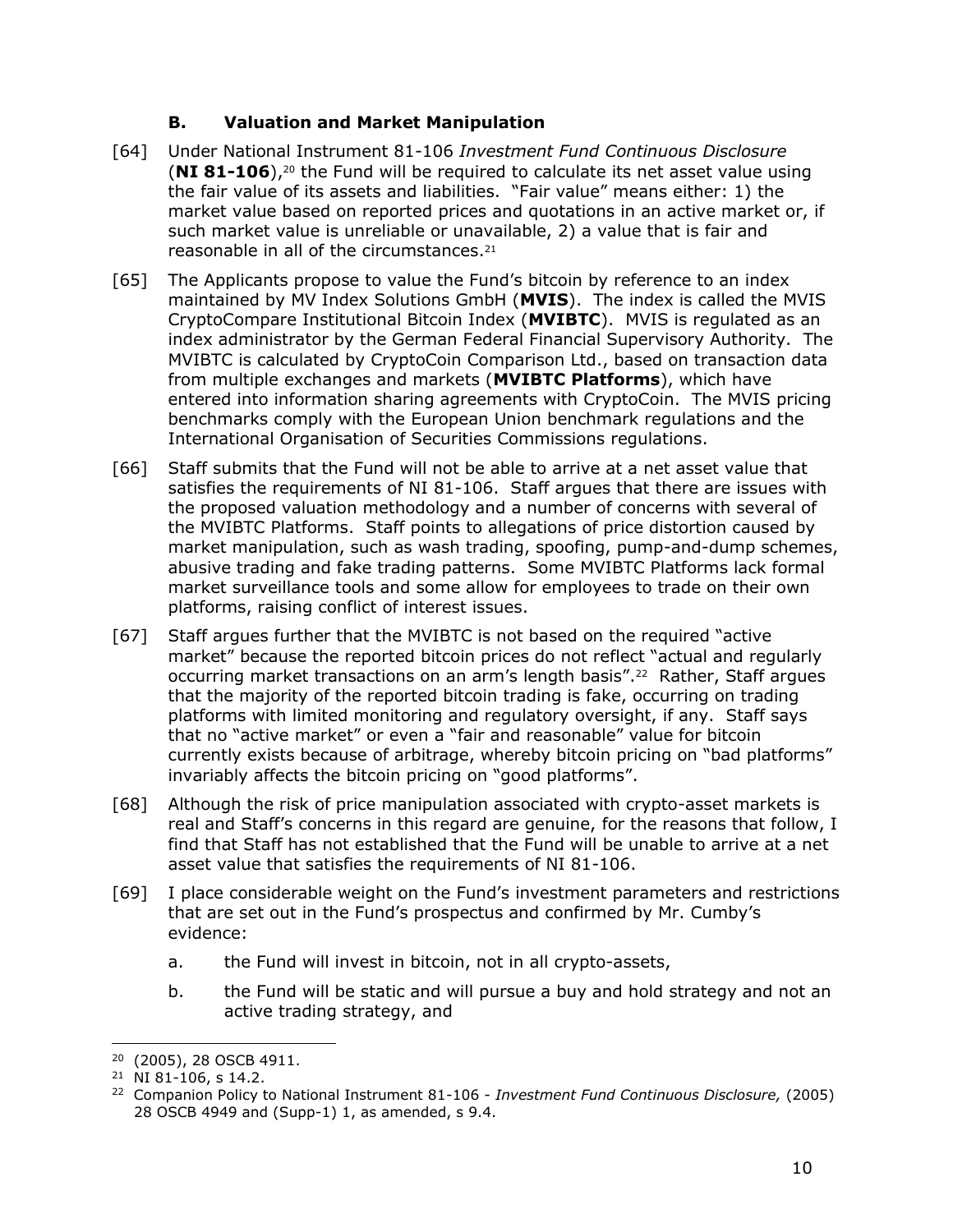- c. the Fund will only buy and sell bitcoin on regulated exchanges.
- [70] The Fund will invest in bitcoin only. While there is evidence of market manipulation and the associated risks, there is also sufficient evidence of a real market in bitcoin, with real trading. Though that real trading may be somewhat impacted by fake trading and though other crypto-asset trading and unregistered market trading may have some knock-on effect, Staff has not proven that true price discovery in the bitcoin market is prevented by insufficient 'true trading' or price manipulation, at least on the regulated exchanges.
- [71] While the Applicants acknowledge the existence of wash trading and fake volume on certain bitcoin trading platforms, there is less evidence of wash trading or fake volume in the bitcoin-to-USD markets on the top ten platforms.
- [72] Staff did not demonstrate that the purpose of such trading was to manipulate the price of bitcoin or that wash trading or fake volume has had a significant effect on bitcoin prices. On the evidence before me, the purpose of wash trading and fake volume is to attract crypto-asset traders and issuers of new crypto-assets by creating the illusion that a platform has liquidity.<sup>23</sup> The evidence of other types of market manipulation identified by Staff also did not establish systemic and sustained manipulation of the price of bitcoin.
- [73] I also place weight on the evidence of the steps the Applicants have taken to mitigate the existing risks of manipulation. While the risks of price manipulation in the bitcoin spot market still exist, 3iQ has mitigated the potential impact on the Fund's valuation through several steps: its selection of MVIBTC as the index, the use of a professional investment manager experienced in bitcoin markets, and the Fund's use of the non-redeemable investment fund structure.
- [74] The Fund intends to use the MVIBTC to calculate the net asset value of the Fund's bitcoin. MVIBTC is composed of bitcoin market prices drawn from 22 trading platforms and is provided by MVIS, a regulated index administrator. The methodology for MVIBTC reduces the ability of manipulation on any one platform to distort MVIBTC and therefore the valuation of the Fund's bitcoin. I give credit to the Applicants for evolving the valuation methodology that it proposes to use for the Fund. Staff characterized their past changes as "a moving target" and asked me to draw a negative inference. I view the Applicants' evolving methodology as evidence of the Applicants' willingness to adapt, and I would hope that the Fund would continue to evolve its methodology in this regard over time, if circumstances warrant it.
- [75] Mr. Cumby is a professional investment manager experienced in bitcoin markets. I rely on his evidence that he is confident he can price the bitcoin for the purposes of the Fund. The MVIBTC's calculations are based on publicly available transaction data. 3iQ will therefore be able to confirm the accuracy of the MVIBTC, including through references to other alternative bitcoin pricing sources. However, in the event the MVIBTC price is not available or is believed to be unreliable, 3iQ has discretion as the portfolio manager to apply a bitcoin value that it considers to be fair and reasonable in all the relevant circumstances. 3iQ,

<sup>23</sup> T. Rodgers, *95% Of Volume Could Be Wash Trading As Bitcoin Price Surges* (4 April 2019); Y. Khatri, *Executives at Korean Crypto Exchange UPbit Indicted for Fraud* (21 December 2018); O. Williams-Grut, *Crypto exchanges are charging up to \$1 million per ICO to list tokens: 'It's pure capitalism'* (12 March 2018), Exhibits 28, 29 and 30 to C. Cazan's Affidavit sworn May 16, 2019.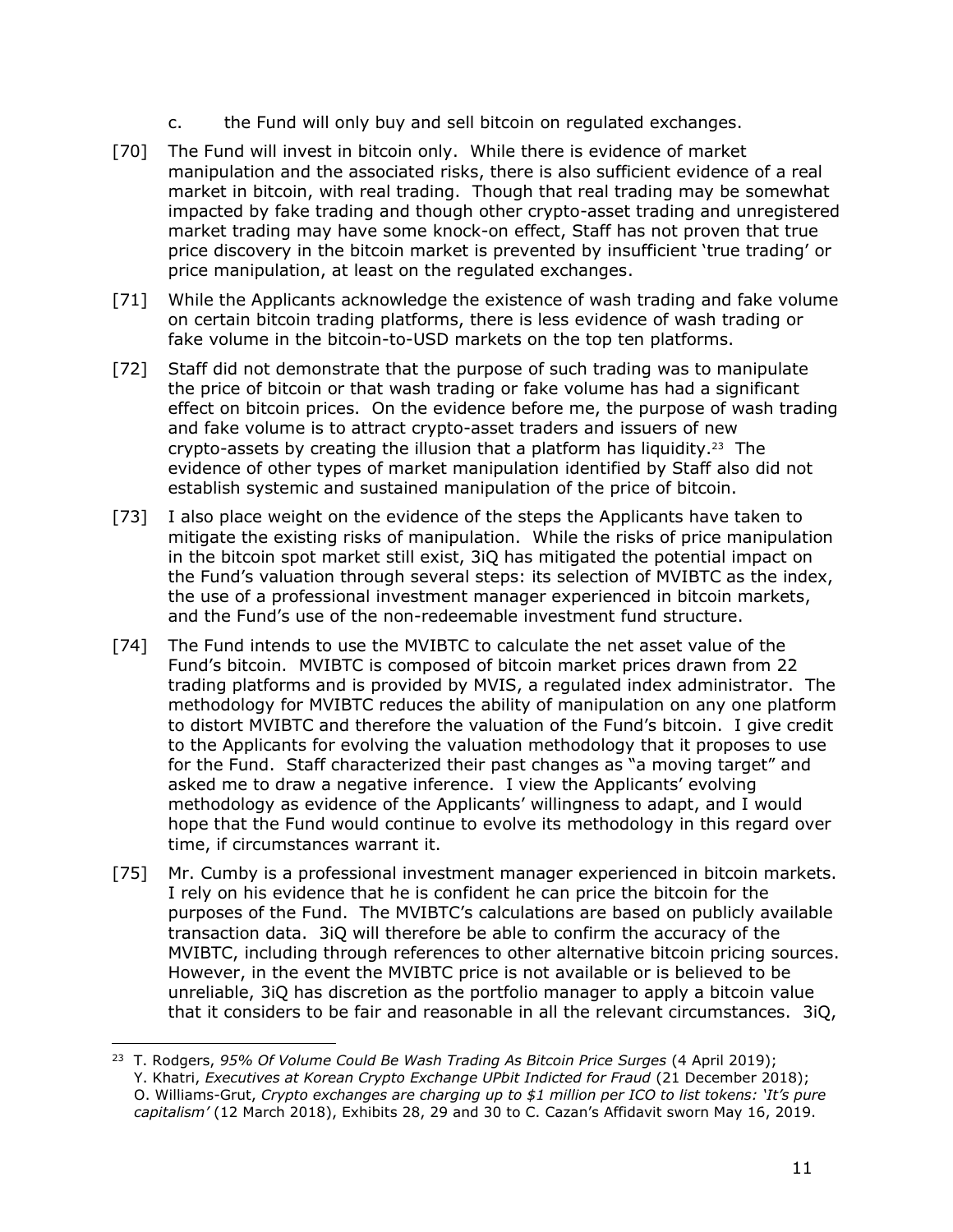as manager of the Fund, will have the ability to use other pricing sources to value the Fund's bitcoin if, in the exercise of its professional judgment, it determines that MVIBTC is not fairly valuing the Fund's bitcoin. This discretion is available to all registered investment fund managers, pursuant to NI 81-106. $^{24}$ 

- [76] I also note that other bitcoin holdings have been successfully valued. For instance, 3iQ has operated a private crypto-asset fund for over a year and has not encountered an issue valuing those crypto-assets. In addition, GBTC, which has units available to retail investors in the exempt market, holds over \$1 billion USD worth of bitcoin and there was no evidence of any issues valuing its bitcoin.
- [77] The fact of the Fund's static portfolio is also a key means of mitigation. The Fund has ample time to plan for annual redemption and monthly reporting of pricing. This will help to mitigate the impact of any price manipulation at the margins of the markets. The analysis might have been somewhat different for an exchange-traded fund (**ETF**), which is distinguished by its nature. An ETF would require continuous purchases and sales to balance and rebalance the portfolio frequently and daily. An ETF is, by nature and design, a dynamic trading vehicle. In contrast, the Fund only has to report pricing monthly and provide for potential redemption yearly, so the impact of any manipulation in the market is mitigated for the Fund. Therefore, as a non-redeemable investment fund that does not create or redeem units on a daily basis, the Fund is less susceptible to price manipulation than an ETF or other type of investment vehicle that must create or redeem units daily.
- [78] In reaching a determination, I distinguish the Bitcoin decisions issued by the SEC to date. <sup>25</sup> These decisions concerned applications by exchanges for proposed rule changes to allow the listing and trading of shares of bitcoin-based ETFs. All but one of the seven submitted SEC decisions were issued by the Division of Trading and Markets of the SEC under delegated authority, and not issued by the SEC Commissioners themselves. The SEC decisions applied a different legal test to different evidence, with a different burden of proof, which burden was not placed on agency staff. In the most recent SEC decision filed by Staff on October 18, 2019, the Division of Trading and Markets of the SEC summarizes its considerations as follows:<sup>26</sup>

Although the Commission is disapproving this proposed rule change, the Commission emphasizes that its disapproval does not rest on an evaluation of whether bitcoin, or blockchain technology more generally, has utility or value as an innovation or an investment. Rather, the Commission is disapproving this proposed rule change because, as discussed below, NYSE Arca has not met its burden under the Exchange Act and the Commission's Rules of Practice to

 $\overline{a}$ 24 NI 81-106, s 14.2(1.2)(b).

<sup>25</sup> *Winkelvoss Bitcoin Trust* (Division of Trading and Markets, March 10, 2017), *SolidX Bitcoin Trust* (Division of Trading and Markets, March 28, 2017), *Winkelvoss Bitcoin Trust* (SEC Panel, July 26, 2018), *ProShares Trust II* (Division of Trading and Markets, August 22, 2018), *Direxion Shares ETF Trust II* (Division of Trading and Markets, August 22, 2018), *GraniteShares ETP Trust* (Division of Trading and Markets, August 22, 2018),and *Bitwise Bitcoin ETF Trust* (Division of Trading and Markets, October 9, 2019) (collectively, the **SEC decisions**).

<sup>26</sup> *Bitwise Bitcoin ETF Trust* (Division of Trading and Markets, October 9, 2019), p 3.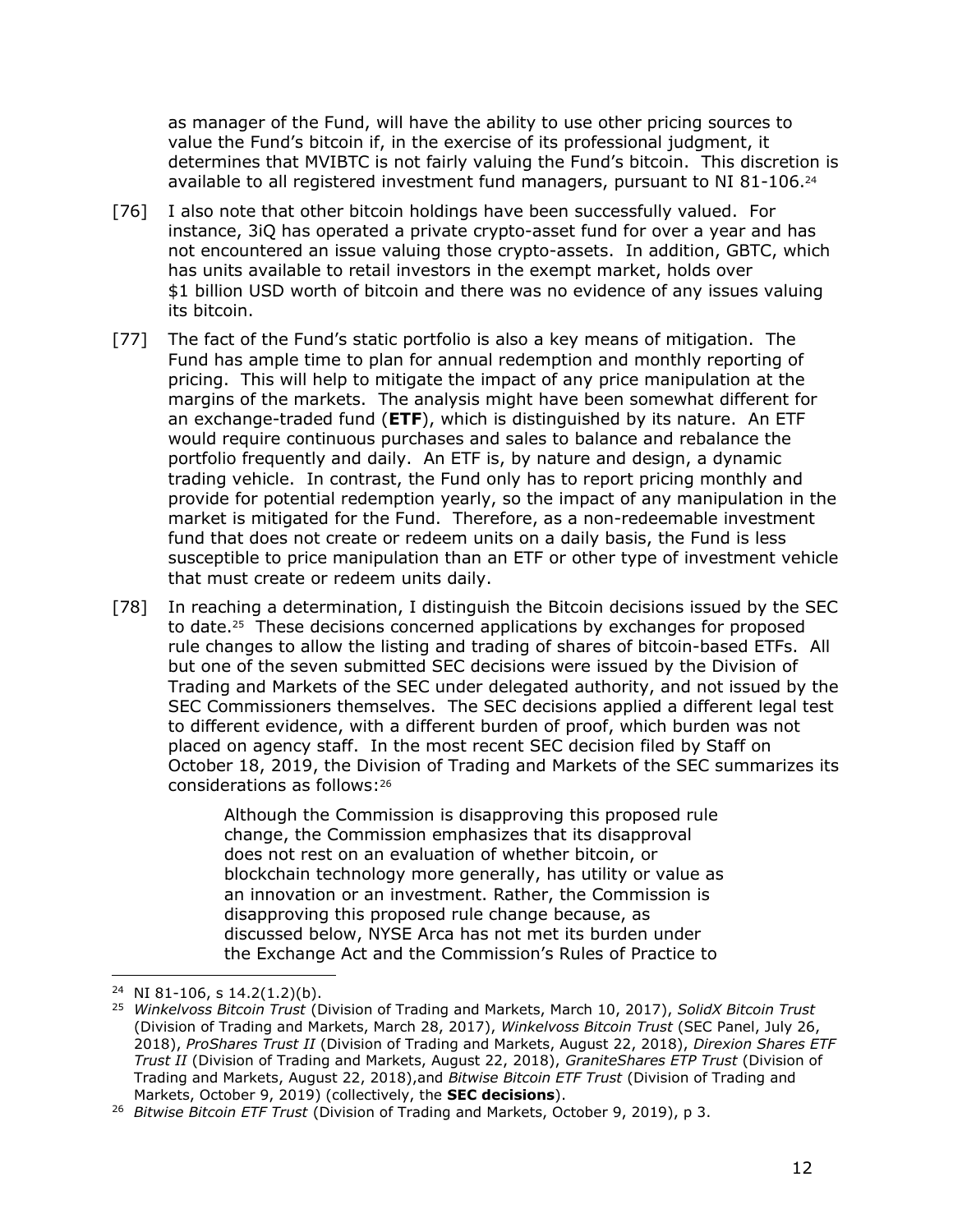demonstrate that its proposal is consistent with the requirements of Exchange Act Section 6(b)(5), and, in particular, the requirement that the rules of a national securities exchange be "designed to prevent fraudulent and manipulative acts and practices."

(footnotes omitted)

- [79] The SEC decisions related to different products, with different structures. There are key material differences between ETFs and the Fund, including the amount of exposure to bitcoin and the frequency at which bitcoin is required to be purchased, sold and valued. Accordingly, I give little if any weight to the SEC's consideration of proposed rule changes to allow the listing and trading of shares of bitcoin-based ETFs.
- [80] Although this doesn't impact my conclusion about price manipulation and valuation, it is worth noting that bitcoin is a commodity, not an equity or other security. As such, the bitcoin market should be examined like other commodity markets and not held to the standards applicable to securities markets. The risk of market manipulation exists in all commodity markets. Many of Staff's stated concerns could apply equally to other commodities, such as precious metals or foreign currencies. Staff did not persuade me that bitcoin is more susceptible to manipulation than other commodity products.

### **C. Safeguarding of the Fund's Assets**

- <span id="page-14-0"></span>[81] To safeguard its assets, the Fund will use a regulated Canadian trust company as its custodian and a New York State trust company as a sub-custodian. The custodian, Cidel Trust Company (**Cidel**), is regulated by the federal Office of the Superintendent of Financial Institutions. It has experience as a custodian and with managing relationships with sub-custodians. The sub-custodian, Gemini Trust Company, LLC (**Gemini**), is regulated by New York State and is a qualified custodian under NI 81-102.
- [82] Staff raises two concerns with the safeguarding of the Fund's assets: 1) risk of loss, and 2) lack of insurance.
- [83] Regarding the risk of bitcoin losses, Staff points to the risks of unauthorized access to the private keys that are used to send bitcoin. Once a private key is taken or lost, it is difficult or impossible to recover a crypto-asset. Staff also submits that it is commonplace for crypto-asset trading platforms to have substantial losses due to hackings, insider thefts, phishing scams and other security breaches. Though Staff acknowledges that Gemini has security controls in place, they argue that the specific implementation of the security controls is important. Gemini does not yet have a System and Organization Controls for Service Organizations (**SOC 2**) type 2 report, which would provide assurance and comfort that Gemini's security controls are working effectively. Staff says that, in the absence of a SOC 2 type 2 report, there is no available information on the effectiveness of Gemini's internal controls.
- [84] On the issue of the lack of insurance, Staff submits that neither the Fund nor Cidel will maintain insurance against the loss of bitcoin because such insurance is not available in Canada on economically reasonable terms. Gemini will have insurance for the Fund's bitcoin when it is held in hot wallets, which will only be for brief periods when it is sold to satisfy redemption requests. Otherwise, the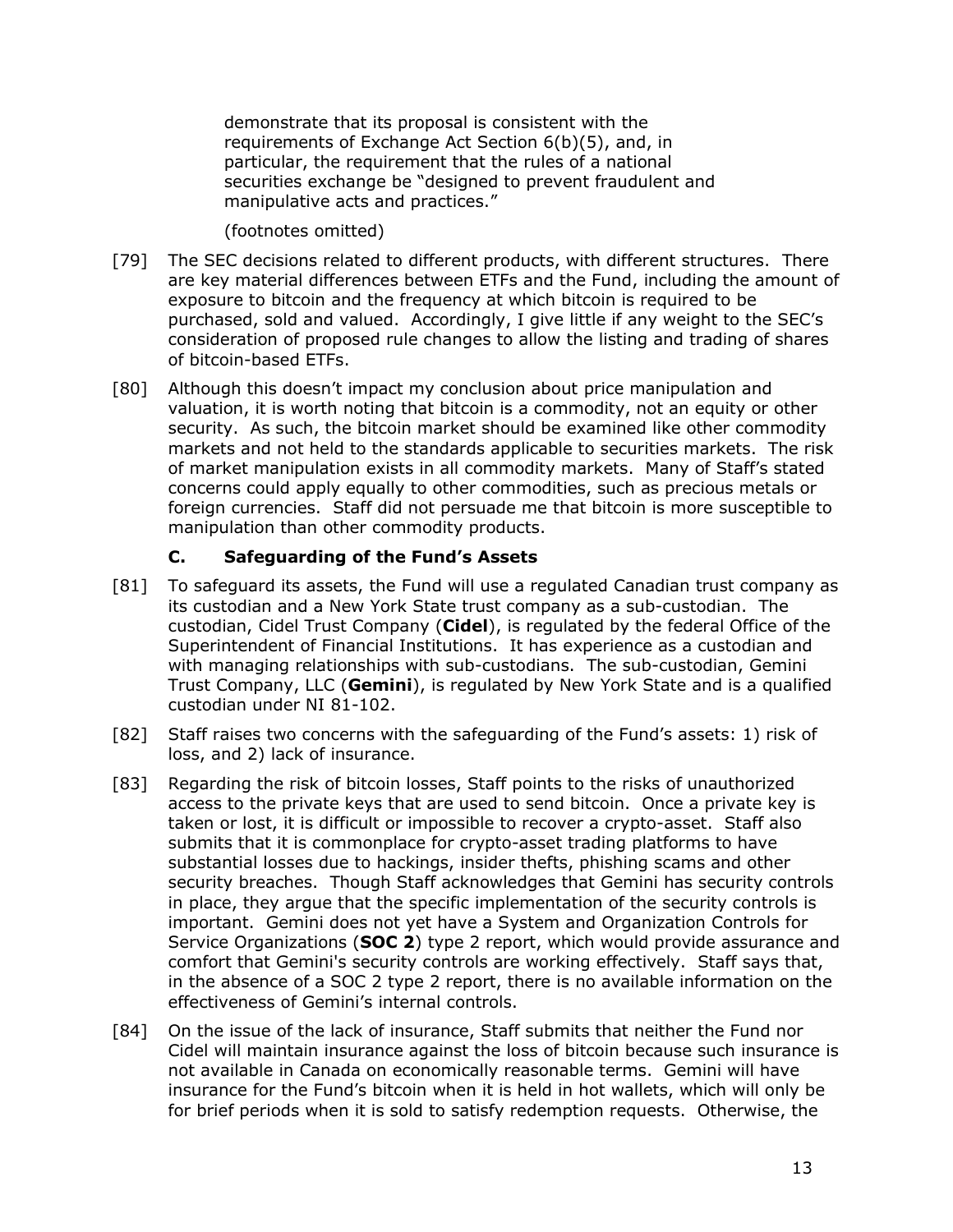Fund's bitcoin will be held offline, in "cold storage", which is less vulnerable to hacking, and will be uninsured.<sup>27</sup> Though Gemini will maintain commercial crime insurance for the digital assets in its hot wallets, Gemini will have no insurance for the bitcoin held in cold storage. Therefore, since the Applicants will hold the vast majority of its bitcoin in cold storage, there will be no government or private insurance in place for most of the Fund's bitcoin assets.

- [85] Like any valuable commodity, I accept that bitcoin can be stolen or lost. The Applicants also concede that point. But Staff did not establish that Cidel or Gemini, specifically, do not follow sufficient practices for safeguarding bitcoin. Rather, Staff relies on evidence of examples of losses incurred by crypto-asset trading platforms, all but one of which were unregulated and most of which involved hacks of hot wallets. I am not persuaded that there was sufficient evidence that professional, regulated crypto-asset custodians, like Gemini, have suffered losses of customer assets.
- [86] I recognize the operational risks presented by the Applicants' proposed safeguarding arrangements. However, in evaluating Staff's concerns in the circumstances of this Application, I also weigh the risks of the Applicants' proposed arrangements against the safekeeping risks that face investors who hold bitcoin directly, whether on crypto-asset trading platforms or otherwise. Staff has not shown that the bitcoin held by the Fund will be inadequately safeguarded despite the Fund's use of qualified custodians and other protective measures.
- [87] The general safeguarding of assets is an "operational risk" that is highlighted in the Fund's prospectus. Staff's concerns on this issue were sufficiently addressed by the Applicants for the purposes of this Application. In particular, I note that:
	- a. Cidel is a regulated Canadian trust company;
	- b. Cidel is an experienced custodian;
	- c. Gemini is regulated by New York State and is subject to a regulatory regime specific to crypto-assets. Every two years, New York State conducts an examination to determine the safety of the conduct of Gemini's business;
	- d. Gemini has a legal obligation under New York law to establish and maintain an effective cybersecurity program and a written business continuity and disaster recovery plan;
	- e. Gemini is a qualified custodian under NI 81-102;
	- f. Gemini has over \$100 million in assets (which could be used to satisfy any settlement or judgment in favor of the Fund, even without insurance); and
	- g. Gemini will have insurance for the Fund's bitcoin to the extent it is held in hot wallets, for the brief periods when the bitcoin is sold to satisfy redemption requests. Otherwise, the Fund's bitcoin will be held offline in cold storage. This approach to insurance appears to be the standard industry practice.

 $\overline{a}$ 27 A "cold storage" wallet is created and stored on a computer with no access to a network, *i.e.*, an "air-gapped" computer with no ability to access the Internet.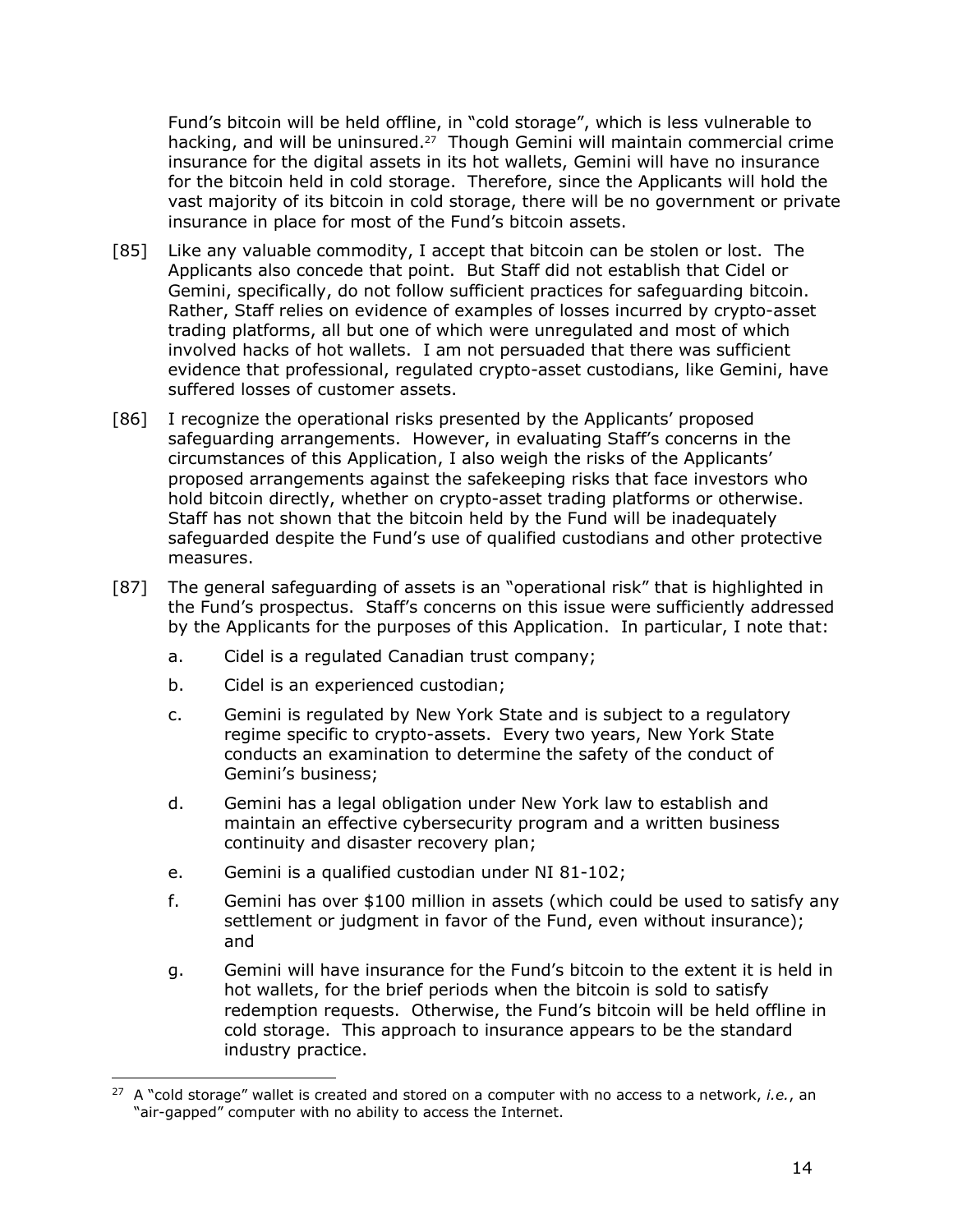[88] Gemini obtained a SOC 2 type 1 report from a reputable accounting firm and expects to obtain a SOC 2 type 2 report by the end of 2019. I accept the Applicants' submission that the absence of a SOC 2 type 2 report does not necessarily mean that Gemini's controls are inadequate. Rather, Gemini has not yet satisfied an auditor applying a particular assurance that Gemini's controls are effective. On the other hand, there is some evidence that Gemini has effective internal controls, including Gemini's operation for over three years without a loss from its hot or cold wallets.

## **D. Auditability of the Fund's Financial Statements**

- <span id="page-16-0"></span>[89] Investment funds that are reporting issuers are required to file financial statements that have been audited and contain an auditor's report.<sup>28</sup> When an investment fund relies on a service organization,<sup>29</sup> the controls at the service organization are relevant to the investment fund's audit. Service organizations may rely on subservice organizations, such as Cidel relies on Gemini as the sub-custodian for the Fund. Pursuant to Canadian Auditing Standards, an investment fund's auditor must obtain information about the operating effectiveness of controls at an investment fund's subservice organization.
- [90] The Fund's proposed auditor is Raymond Chabot Grant Thornton LLP (**Raymond Chabot**), which is a participating firm under National Instrument 52-108 – *Auditor Oversight*. Raymond Chabot is a qualified and reputable auditor, with experience in the auditing of companies holding crypto-assets.
- [91] When auditing the Fund to meet the objectives of the Canadian Auditing Standards, Raymond Chabot will need to obtain audit evidence about the operating effectiveness of Gemini's controls. To do so, Raymond Chabot could: 1) obtain a SOC 2 type 2 report from Gemini's auditor, or 2) perform appropriate testing of Gemini's controls (either directly or by using another auditor to perform such testing). As already noted, Gemini does not currently have a SOC 2 type 2 report, but anticipates having one by the end of 2019.
- [92] Staff submits that it is not in the public interest to issue a receipt for the Fund's prospectus because of concerns over the Fund's ability to file audited annual financial statements in the future.
- [93] Staff points to the current lack of Gemini's SOC 2 type 2 report and the fact that Gemini may deny Raymond Chabot access to test the operating effectiveness of Gemini's controls. Gemini's agreement with 3iQ does not oblige Gemini to provide access to their systems, books or records. Though Gemini provided a letter to the Commission in support of the Application, Gemini's letter did not address the issue of access for Raymond Chabot if a SOC 2 type 2 report is not available.
- [94] More generally, Staff also notes significant deficiencies in previous audits of other reporting issuers holding crypto-assets. There is no comparable audit of a public investment fund holding crypto-assets because no such investment fund currently exists. But Staff notes that the Canadian Public Accountability Board (**CPAB**), which is Canada's audit regulator, issued an inspection report of audits

<sup>28</sup> NI 81-106, s 2.1.

<sup>&</sup>lt;sup>29</sup> The Canadian Auditing Standard 402, s  $8(e)$  defines a "service organization" as a third-party organization that provides services to user entities where those services are part of the entity's information systems relevant to financial reporting.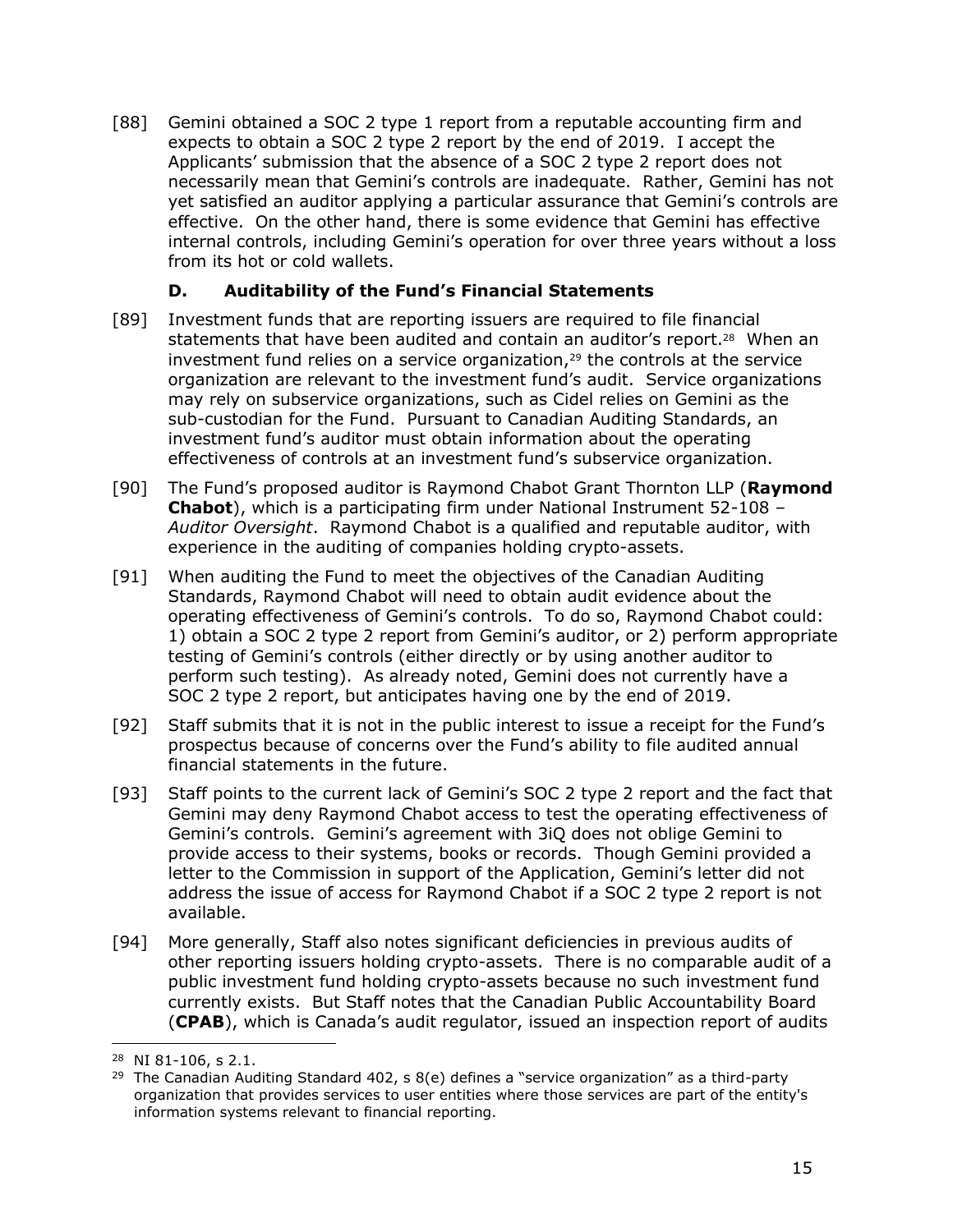of three other crypto-miners and/or reporting issuers holding crypto-assets. That report found significant deficiencies in all three reviewed files.

- [95] I note that the CPAB report confirmed that the identified deficiencies were in the course of being remediated. The CPAB report did not identify the nature of the deficiencies found for the audits of other issuers, including whether the deficiencies pertained to crypto-asset mining activities (which the Fund would not do) or crypto-assets other than bitcoin (which the Fund would not hold). The CPAB report does not provide a reasonable basis for me to conclude that Raymond Chabot will be unable to audit the Fund.
- [96] Overall, I find that Staff has not shown that the Fund will be unable to obtain the required audit opinion. While I accept Staff's concerns about the availability of the SOC 2 type 2 report, I rely on the Applicants' evidence that a qualified and reputable auditor says it can conduct the audit, even without the report, and still comply with generally accepted auditing standards (**GAAS**).
- [97] In coming to that determination, I consider the consequences of all three potential outcomes for the Fund's efforts to obtain audited financial statements, which are:
	- a. Gemini's auditor provides Raymond Chabot with a SOC 2 type 2 report,
	- b. in the absence of a report, Raymond Chabot performs appropriate testing of Gemini's controls (either directly or by using another auditor to perform such testing), or
	- c. the Fund is ultimately unable to obtain the required audit opinion.
- [98] First, it remains possible that Gemini's auditor could provide Raymond Chabot with a SOC 2 type 2 report. There is evidence that work on Gemini's SOC 2 type 2 report is underway and a timely SOC 2 type 2 report remains possible. Staff's witness conceded on cross-examination that it remains possible for the report to be complete by the end of 2019.
- [99] However, even if Gemini does not obtain a timely and satisfactory SOC 2 type 2 report, Raymond Chabot could still express the required unmodified audit opinion on the Fund's financial statements. SOC 2 type 2 reports are not required for audits of public investment funds. There is no dispute that it is possible for an auditor to give an unmodified audit opinion on a reporting issuer, despite the absence of a SOC 2 type 2 report for its sub-custodian. If no report is available, there are other acceptable methods for Raymond Chabot to evaluate Gemini's controls and render a clean audit report. Raymond Chabot would be required to obtain access to, or information from, Gemini and Staff has not shown that Gemini would refuse to provide it.
- [100] The Applicants' evidence is that Raymond Chabot is prepared to conduct the audit. As a qualified auditor for public issuers, Raymond Chabot must conduct the audit in compliance with GAAS. In its letter dated March 14, 2019, Raymond Chabot indicates an understanding that NI 81-106 requires an external auditor to express an unmodified opinion on the annual financial statements and states that, for an unmodified opinion to be expressed, the auditor needs to obtain sufficient appropriate audit evidence, including as it relates to the Fund's digital assets. According to Raymond Chabot, such audit evidence may include evidence related to the existence, accuracy, valuation, allocation, and ownership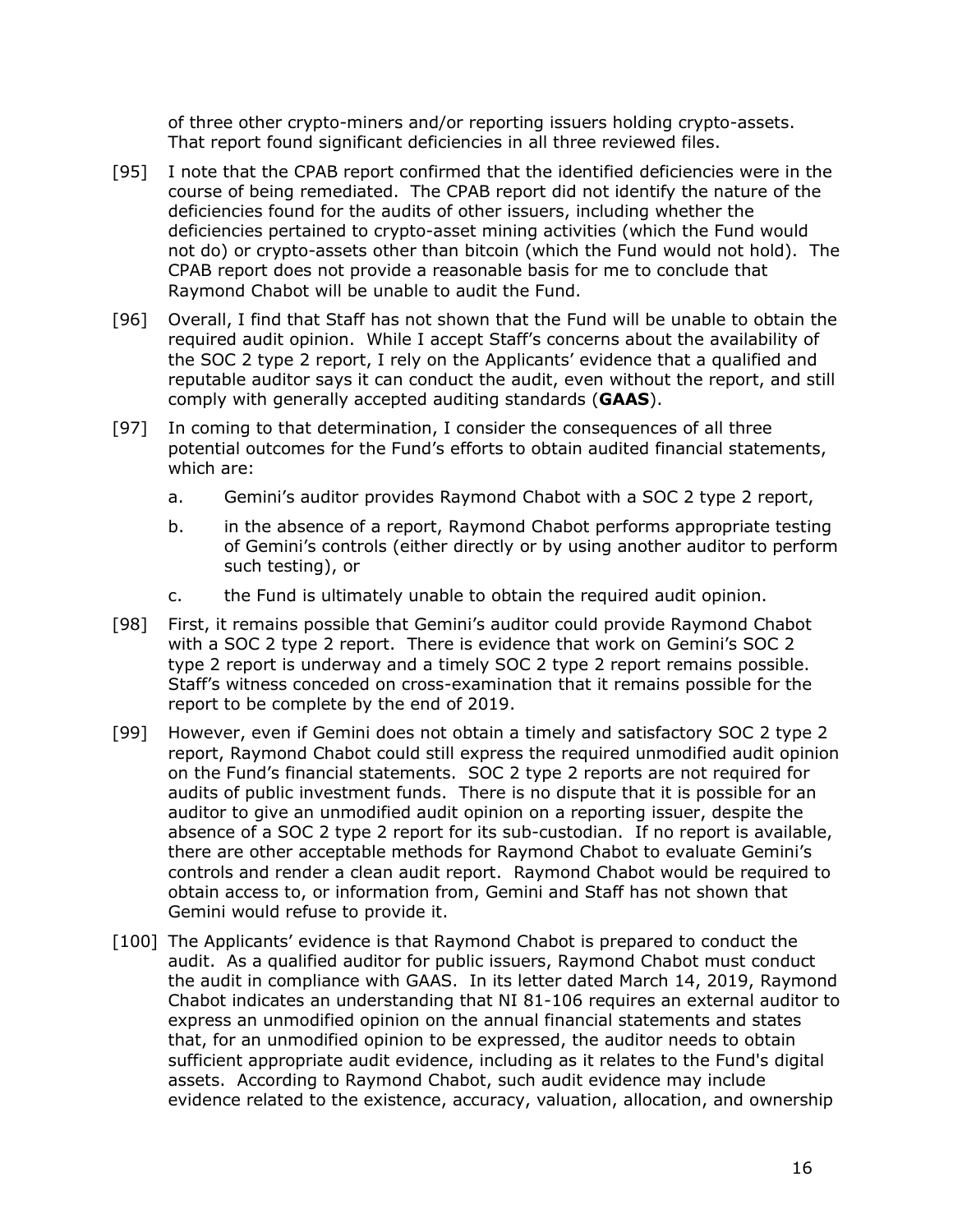of the Fund's digital assets. Such audit evidence may also include the evidence obtained from third parties, including from SOC reports, if deemed necessary. $30$ It is notable that Raymond Chabot is the auditor of 3iQ's private fund and gave an unmodified opinion regarding the private fund's 2018 financial statements. In addition, other reporting issuers holding crypto-assets have obtained unmodified audit opinions on their financial statements.

[101] Finally, there is the possibility that the Fund will ultimately fail to deliver the required audit report. That operational risk is highlighted in the Fund's prospectus. If those circumstances arise in the future, Staff will have access to the normal course measures to address that deficiency, including a potential request for a cease trade order. For a Panel to intervene at this time, based only on the speculation that the Fund might not be able to obtain the required audit report, in pre-emptive circumstances of this sort, would be extraordinary. I reject Staff's submission that, *ex ante*, I should essentially decide now that the Fund is inauditable on the evidence before me.

# **E. Application of the Public Interest Test**

- <span id="page-18-0"></span>[102] Having considered each of the operational risks identified by Staff, I now consider whether Staff has established that issuing a receipt for the Fund's prospectus is not in the public interest. As discussed above, the Commission's public interest jurisdiction is grounded in the purposes and fundamental principles set out in the Act. The purposes of the Act are as follows, and those that are relevant to my analysis are bolded:
	- **(a) provide protection to investors from unfair, improper or fraudulent practices;**
	- **(b) foster fair and efficient capital markets and confidence in capital markets; and**
	- (c) contribute to the stability of the financial system and the reduction of systemic risk.<sup>31</sup>
- [103] I agree with the Applicants and Staff that the third purpose is not applicable in this proceeding.
- [104] The fundamental principles set out in the Act are listed below, and those that I find most relevant to my analysis are bolded: 32
	- **1. Balancing the importance to be given to each of the purposes of this Act may be required in specific cases.**
	- **2. The primary means for achieving the purposes of this Act are,**
		- **i. requirements for timely, accurate and efficient disclosure of information,**
		- **ii. restrictions on fraudulent and unfair market practices and procedures, and**

<sup>&</sup>lt;sup>30</sup> Letter from L. Roy, Raymond Chabot, to 3iQ Corp (14 March 2019), Exhibit Z to S. Cumby's Affidavit sworn April 12, 2019.

 $31$  Act, s 1(1).

 $32$  Act, s 2.1.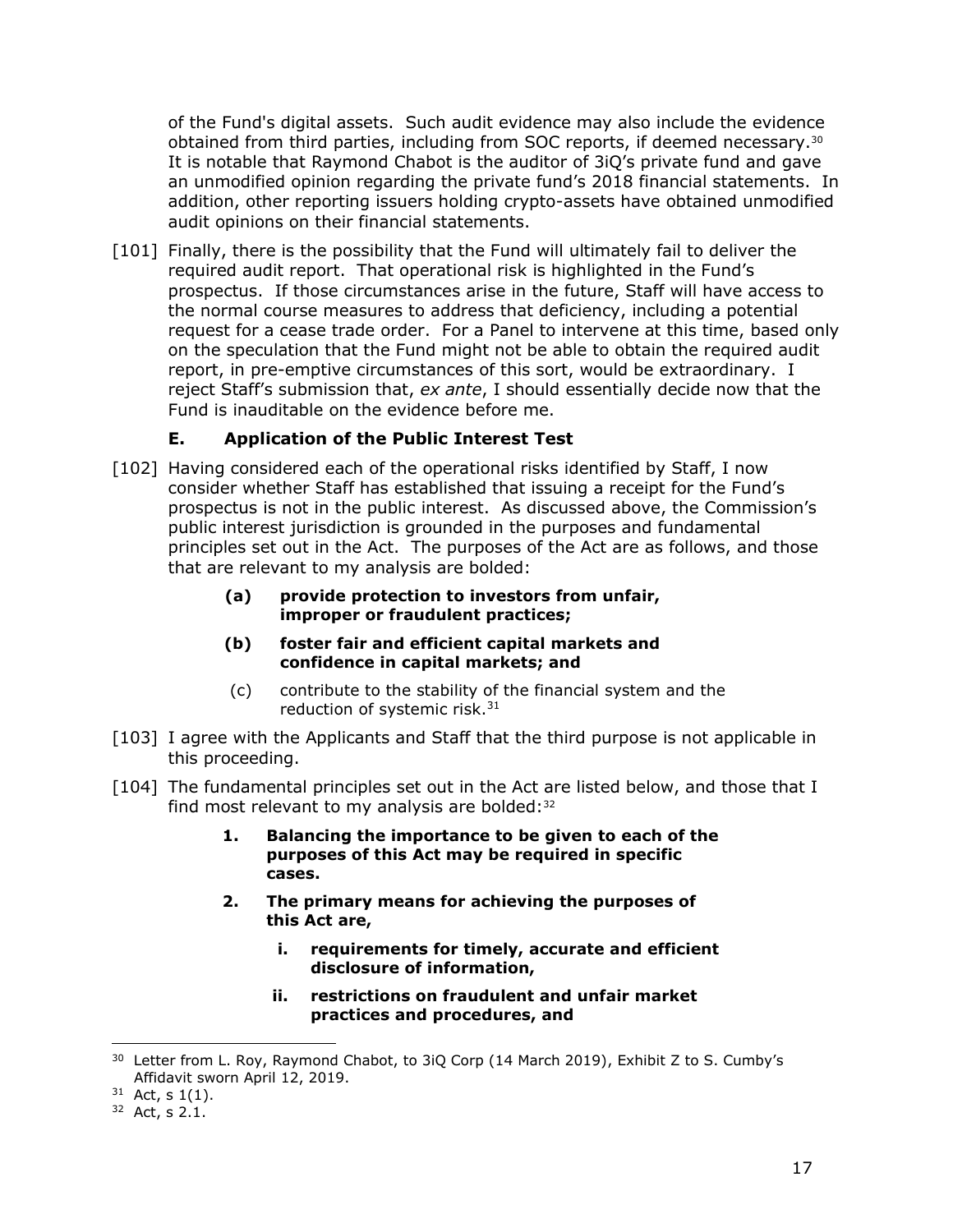- **iii. requirements for the maintenance of high standards of fitness and business conduct to ensure honest and responsible conduct by market participants.**
- **3. Effective and responsive securities regulation requires timely, open and efficient administration and enforcement of this Act by the Commission.**
- 4. The Commission should, subject to an appropriate system of supervision, use the enforcement capability and regulatory expertise of recognized self-regulatory organizations.
- 5. The integration of capital markets is supported and promoted by the sound and responsible harmonization and co-ordination of securities regulation regimes.
- **6. Business and regulatory costs and other restrictions on the business and investment activities of market participants should be proportionate to the significance of the regulatory objectives sought to be realized.**
- **7. Innovation in Ontario's capital markets should be facilitated.**
- [105] With respect to the first fundamental principle above, I have balanced the importance given to both purposes that are relevant to my analysis, and I do not attach greater weight to either.
- [106] Staff submits that investor protection in the context of s. 61(1) includes a consideration of the assets that the Fund proposes to hold. Staff emphasizes the need to protect investors from the operational risks Staff has identified, which result from the Fund proposing to hold bitcoin.
- [107] Staff submits that the market for bitcoin is in its infancy and is too new to have been fully addressed by Ontario securities law. Staff refers to the consultation paper jointly published earlier this year by the Canadian Securities Administrators (**CSA**) and the Investment Industry Regulatory Organization of Canada (**IIROC**), <sup>33</sup> as evidence of the early stage of regulation of bitcoin and other crypto-assets, and of the market integrity and investor protection concerns regulators have with crypto-assets. Staff makes a similar submission about the status of regulation of crypto-assets in the United States. In particular, Staff relies on the SEC decisions in which the SEC rejected proposed rule amendments to list and trade shares of ETFs that would primarily invest in bitcoin or bitcoin futures. Given that the bitcoin market and regulation of that market is in its infancy, Staff submits that the Fund's compliance with NI 81-102's requirements is not enough to exhaust the policy concerns that led to NI 81-102 in the first place or the policy concerns underlying s. 61(1) of the Act.

 $\overline{a}$ <sup>33</sup> Joint Canadian Securities Administrators/Investment Industry Regulatory Organization of Canada Consultation Paper 21-402, *Proposed Framework for Crypto-Asset Trading Platforms* (14 March 2019).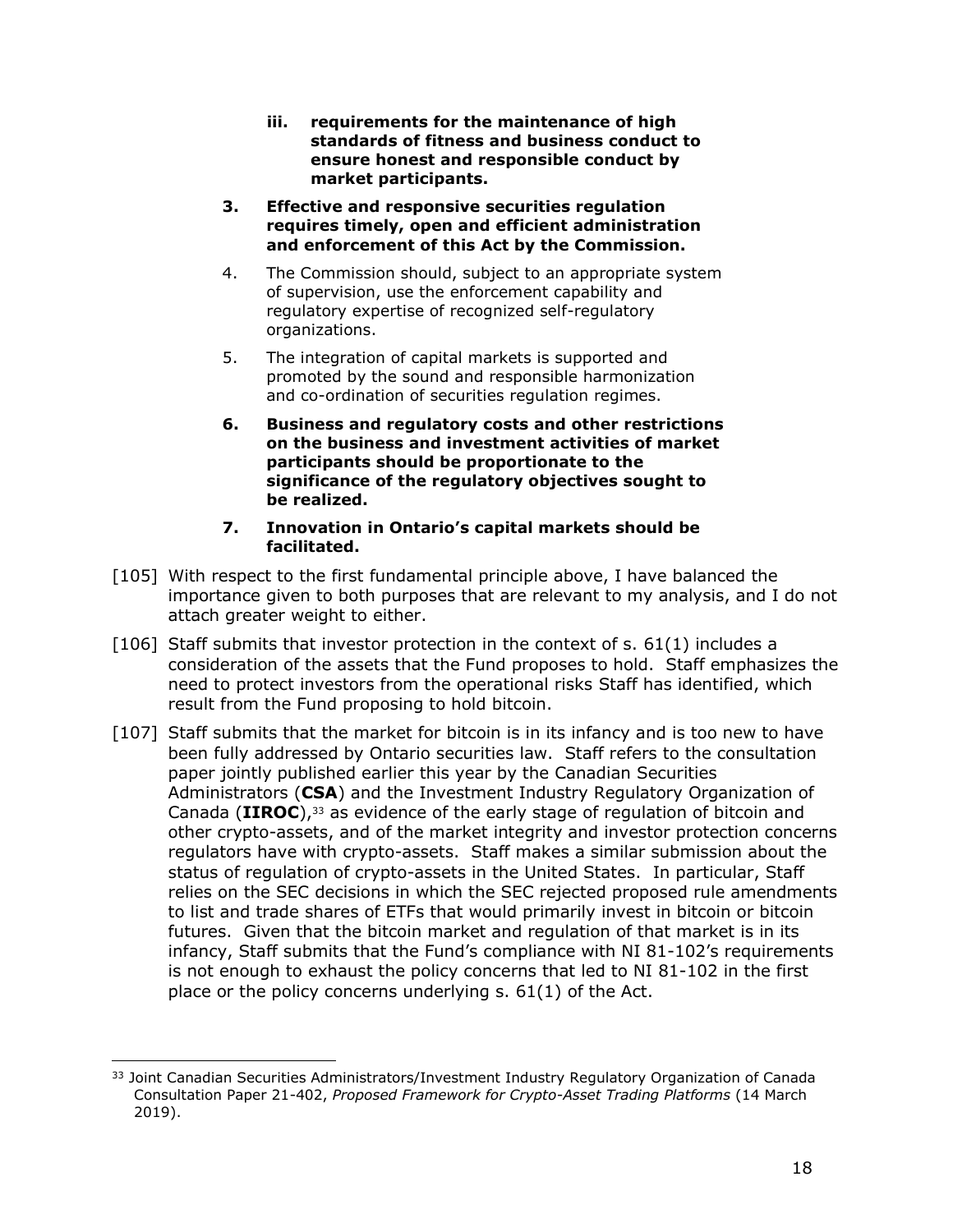- [108] Each of the operational risks identified by Staff arises from the assets that the Fund proposes to hold – bitcoin – and not from the structure or management of the Fund.
- [109] I do not agree with Staff's submission that investor protection under s. 61(1) necessarily extends to a consideration of the assets a fund proposes to hold or the markets in which those assets trade. If that analysis were applied to deny a receipt to the Fund, as Staff submits it should, it would amount to a ban on any funds holding bitcoin, regardless of their structure or management. Further, the length of Staff's proposed ban would be uncertain. Staff is effectively proposing a ban on funds holding bitcoin that would remain in place until Staff deems the market for bitcoin to have matured enough that Staff's concerns about the operational risks have diminished. Staff has not provided any authority for imposing such an indeterminate ban.
- [110] Given that investors have other means of acquiring bitcoin, I question whether the ban proposed by Staff would protect investors from "unfair, improper or fraudulent practices",<sup>34</sup> as provided for under the Act's purposes. Instead of ensuring that investors could not invest in bitcoin, denial of the receipt would only ensure that investors could not invest in bitcoin through a public fund.
- [111] Denying investors the opportunity to invest in bitcoin through a public fund would not promote fair and efficient capital markets and confidence in capital markets. Instead, it would suggest that investors should acquire bitcoin through unregulated vehicles, and capital market participants should be encouraged to create those vehicles.
- [112] Imposing a ban of uncertain length on investment funds that propose to hold particular assets would not be timely, open or efficient, and would not provide certainty for capital market participants.
- $[113]$  In the Panel's view, investor protection under s.  $61(1)$  of the Act is most often concerned with the issuer and matters that are within the issuer's control or power, like the structure of the fund and the operations of the issuer by the issuer's management and employees. For example, the Commission has refused a receipt where the issuer did not have a true business, <sup>35</sup> and where the issuer could not prove that an unacceptable person with prior securities related criminal convictions for fraud was not in charge of the fund.<sup>36</sup> Subsection  $61(1)$  is less concerned with extraneous or external forces beyond the Fund's control or power, like the issues Staff has identified with the assets the Fund intends to hold and the markets in which those assets are traded.
- [114] There are no allegations in this matter that the Applicants would engage in unfair, improper or fraudulent practices in their operations and management of the Fund and, in fact, the evidence is to the contrary; the Applicants intend to operate and manage the Fund in a prudent and professional manner. Furthermore, insofar as the operational risks identified by Staff relate to potential unfair, improper or fraudulent practices in the bitcoin markets, these practices are not within the Applicants' control or power. Rather, the evidence is

 $34$  Act, s 1(1)(a).

<sup>35</sup> *Inland National Capital Ltd (Re)*, (1996) 19 OSCB 2053.

<sup>36</sup> *Tricor Holdings Co Inc (Re)*, (1988) 11 OSCB 4059.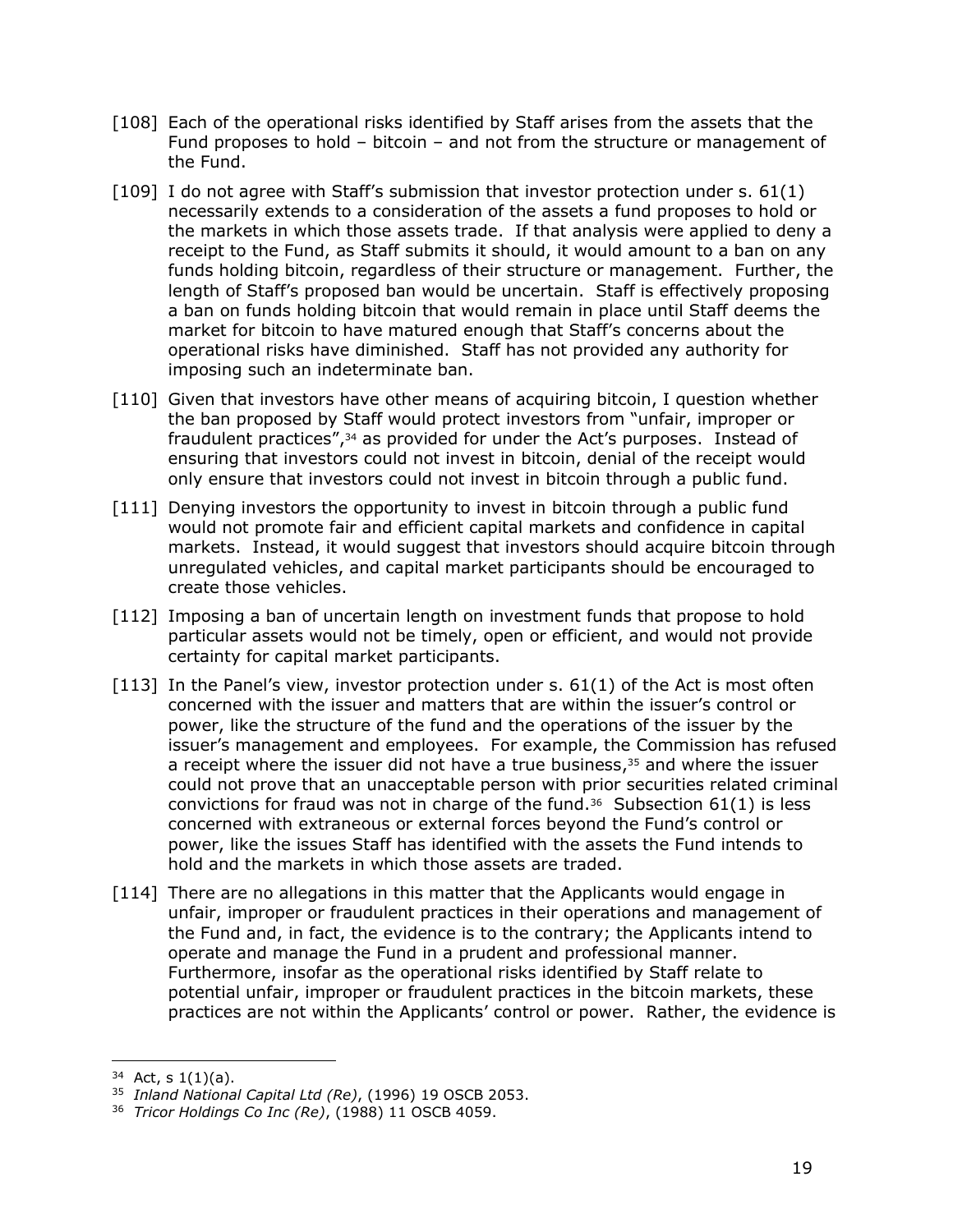that the Applicants are well aware of these operational risks and intend to take reasonable steps to mitigate them.

- [115] The issue before me is not whether and how bitcoin or crypto-assets in general should be regulated. That issue is the subject of the joint consultation paper published by the CSA and IIROC and may also be a broader issue for governments of competent jurisdiction to consider within the scope of their legislative authority.
- [116] The issuance of a receipt for the final prospectus of the Fund would promote efficient capital markets by creating an alternative to GBTC (which is available to Canadian retail investors in the secondary exempt market, but trades at a significant premium to its net asset value) and to RTO Crypto Issuers. The issuance of a receipt would also promote efficient capital markets by giving retail investors a means of diversifying their investment portfolios through access to an additional uncorrelated asset class.
- [117] A refusal to issue a receipt would be contrary to the principle that business and regulatory costs and other restrictions on the business and investment activities of market participants should be proportionate to the significance of the regulatory objectives sought to be realized.
- [118] The issue before me is whether a receipt should be issued for the Fund. The issue is fund-specific. In that regard, the SEC decisions referred to by Staff are distinguishable. The SEC was applying a different legal test to a different type of fund. It was considering whether to amend the rules to permit the listing of bitcoin ETFs. The SEC was also dealing with matters where the burden of proof was on the exchanges proposing rule changes, not on the agency staff.
- [119] An ETF needs to create and redeem units on a frequent and ongoing basis. In contrast, the Fund need only redeem units at specific times. The Fund is a static buy and hold fund. It does not propose to be an active trader and does not need to trade actively to meet redemption requests. An ETF is, by nature and design, a dynamic trading vehicle and materially different than a static buy and hold fund. If the Fund were an ETF, that might have impacted my analysis of the risks identified by Staff, in particular, with regard to price manipulation risk.
- [120] In addition to structuring the Fund so that it does not need to trade actively, the Applicants have sought to mitigate the risks posed by bitcoin and the bitcoin markets, by putting in place professional management, advisers and third-party service providers. 3iQ is also a registrant and as such, it must satisfy the proficiency, integrity and ongoing compliance requirements applicable to all registrants, which adds an additional measure of protection for investors.
- [121] The notion of professionalizing investing in risky assets to mitigate risks should be encouraged, not discouraged. Ontario capital market participants should be encouraged to engage with the Commission, and not incentivized to avoid doing so.
- [122] Pooling of investor funds under a professional management structure to address and mitigate risks in an underlying asset market is innovative and should be encouraged, especially when it provides an alternative to investors acquiring bitcoin through unregulated vehicles.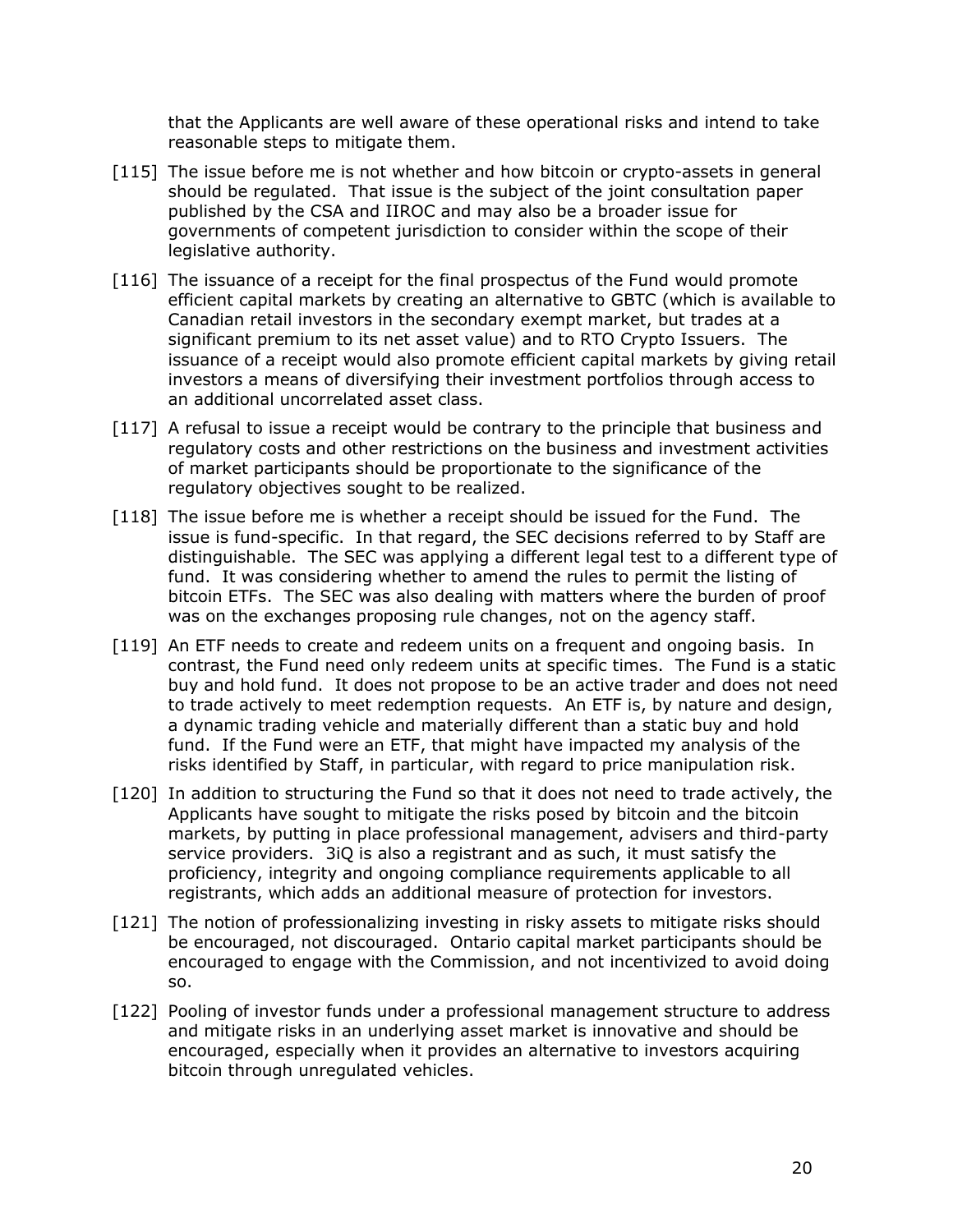- [123] Much has been said in the hearing of this matter about doors and gates; the front door and back door into Ontario's capital markets, and the gates that control access of retail investors to investment products in the public securities markets. While the parties' submissions in this regard did not impact my decision that Staff did not show, on a balance of probabilities, that issuing a receipt for the final prospectus would be contrary to the public interest, it is nevertheless worth addressing these issues relating to doors and gates, to provide some context.
- [124] I disagree with Staff's submission that approving the Fund's final prospectus will open the floodgates to other public offerings of crypto-asset issuers.
- [125] While I note the role of securities regulators as a front door gatekeeper of the capital markets through its function of approving prospectuses, it certainly isn't the only front door gatekeeper. Investment dealers and their salespersons are also gatekeepers for retail investors through their know your client, suitability and other obligations and duties to their retail clients. In addition, investment dealers must approve products for their shelves before their salespersons are permitted to sell the products, and it is yet to be seen whether and to what extent such approval will be forthcoming regarding these types of investment products. This investment dealer/salesperson gatekeeper role should not be disregarded or discounted.
- [126] In addition, and as noted above, the Applicants have come through the front door for prospectus review and approval, and this behaviour should be encouraged.
- [127] While this doesn't mean that every issuer coming in the front door for prospectus approval is entitled to approval (it does not), the front door prospectus approval process also needs to be viewed in the context of the back door to the Ontario capital markets that is still available.
- [128] In Ontario and other Canadian jurisdictions, back door access to the public securities markets is available through one or more types of reverse take over corporate structures, whereby a private issuer with a business or assets combines with an existing public issuer (*i.e.*, reporting issuer) whose business is dormant or defunct, effectively becoming a public issuer without ever coming in the front door for prospectus review and approval. This backdoor access has resulted in some of the largest and most prominent issuer failures in the Canadian capital markets (*e.g.*, Sino-Forest Corporation and YBM Magnex International Inc., to name a few), with catastrophic financial consequences for investors in these issuers.
- [129] It is outside the scope of this proceeding to address whether and to what extent the back door should be regulated or closed. Nevertheless, the fact of its existence, and the fact that, according to the evidence in this case, there are now approximately ten reporting issuers operating in Ontario that are RTO Crypto Issuers, which have accessed Ontario's capital markets in this back door fashion, is a factor that the Panel considers in addressing both the investor protection test in the purposes of the Act and the broader public interest test, as outlined above.
- [130] Finally, and as noted above, while the public interest jurisdiction under the Act is broad, it is not unlimited. In the context of the purposes of the Act, investor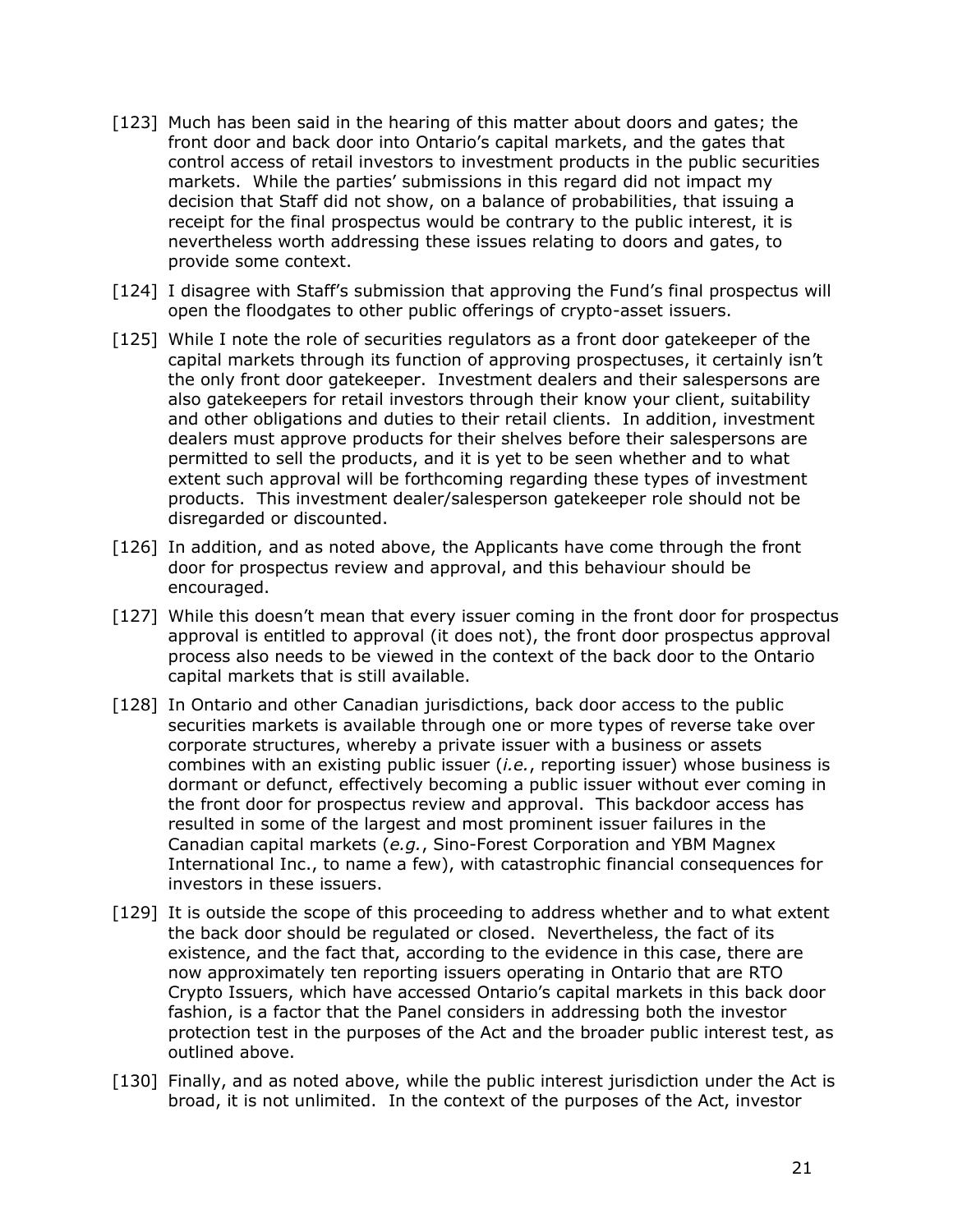protection means protection from "unfair, improper and fraudulent practices" and not risk. If there are consumer protection issues or investor protection issues or concerns in relation to the issues raised in the preceding sections that are beyond the scope of the jurisdiction of the Commission under the Act, it is incumbent upon governments of competent jurisdiction to address those concerns, within the scope of their powers.

[131] Having considered all of the operational risks identified by Staff, viewed through the lens of the public interest test in  $s. 61(1)$  of the Act, and as informed by the purposes and principles in ss. 1.1 and 2.1 of the Act, I find that the issuance of a receipt for the final prospectus of the Fund is not contrary to the public interest.

## <span id="page-23-0"></span>**VII. CONCLUSION AND TERMS AND CONDITIONS**

# **A. Conclusion**

- <span id="page-23-1"></span>[132] Staff has not demonstrated that:
	- a. bitcoin is an illiquid asset such that the Fund will not be compliant with the restrictions on illiquid assets in NI 81-102, or
	- b. it is not in the public interest to issue a receipt for the Fund's prospectus, because of Staff's concerns regarding the integrity of the bitcoin markets, and the Fund's ability to value and safeguard the bitcoin it holds and file audited financial statements.
- [133] Accordingly, I will order that the Director's decision be set aside and the Director issue a receipt for the Fund's prospectus.

# **B. Terms and Conditions**

- <span id="page-23-2"></span>[134] Before closing arguments, I invited both Staff and the Applicants to provide submissions on the terms and conditions that may apply to an order that the Director issue a receipt for the Fund's prospectus, should I decide to make that order.
- [135] Staff submits that, in the event the Director is ordered to issue a receipt, the order: 1) should recognize that there are remaining steps for completion before a final offering prospectus can be receipted, and 2) should be subject to several specific terms.
- [136] Regarding outstanding steps, Staff submits that if the Applicants wish to proceed with an offering of the Fund, they must file a final prospectus that contains the information required by Form 41-101F2 - *Information Required in an Investment Fund*. The final prospectus would include additional information regarding the offering, such as pricing information and details regarding underwriters. Also, if the Fund anticipates offering units in Canadian jurisdictions outside of Ontario, Staff submits that the Applicants will likely still need to consult with other CSA jurisdictions and file a prospectus in those jurisdictions.
- [137] In response, the Applicants delivered a draft preliminary prospectus for the Fund (the **July 2019 Preliminary Prospectus**) to the Panel and Staff in advance of the oral closing arguments in this Application. They also delivered a blackline tracking the changes to the non-offering prospectus that was filed in March 2019 to inform the record for this proceeding. 3iQ also confirmed that it does intend to offer units of the Fund to Canadian retail investors in all provinces and territories of Canada. The filing of a preliminary prospectus of the Fund across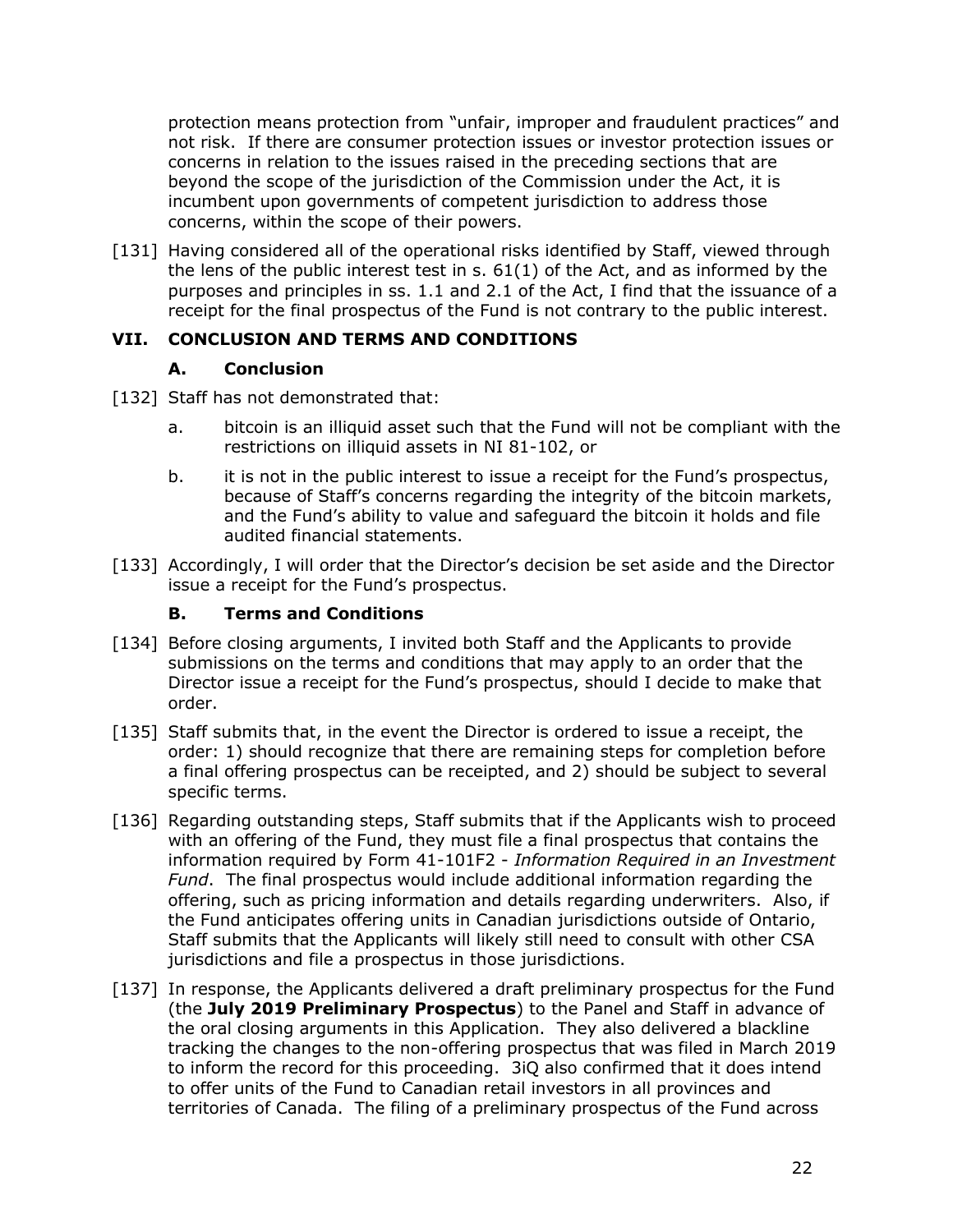Canada would require at least one IIROC dealer to certify the prospectus as agent of the Fund and would customarily include a syndicate of several IIROC dealers as agents. 3iQ expects that, if an Order is granted directing the Director to issue a receipt, the preliminary prospectus of the Fund that will ultimately be filed will be substantially in the form of the July 2019 Preliminary Prospectus, subject to input from the agents' syndicate.

- [138] Staff's proposed conditions for the Order address several issues:
	- a. insurance requirements for the Fund's bitcoin held in both hot wallets and cold wallets;
	- b. restrictions on the entities from whom the Fund may purchase bitcoin and to whom the Fund may sell bitcoin;
	- c. modified requirements for the quantity and quality of the pricing information that the Fund would use to value to its bitcoin; and
	- d. disclosure of the matters referred to above in any prospectus for which the Applicants seek a receipt.
- <span id="page-24-0"></span>[139] The Applicants submit that the Order should not prescribe any terms and conditions on the Fund, since all terms and conditions that must be satisfied prior to the issuance of a receipt are already prescribed in NI 81-102 and other applicable securities regulation.
- [140] In the alternative, the Applicants propose a revised version of Staff's conditions. The Applicants accept the proposed conditions about insurance for bitcoin held in hot wallets and about disclosure of the matters referred to in the conditions. But the Applicants maintain that cold wallet insurance is not a necessary condition because Gemini is a qualified custodian under NI 81-102 and Gemini's cold storage has not suffered any previous losses. The Applicants also submit that there should be an expansion of Staff's proposed restrictions on the entities from whom the Fund may purchase bitcoin: in addition to entities subject to the BitLicense regulations administered by New York State, or other comparable regulatory requirements, the permitted sources should be expanded to include entities registered or licensed as dealers in securities or commodity futures contracts in Group of Seven (G7) countries. The Applicants submit that such an expanded list of counterparties would facilitate the best execution for the Fund.
- [141] Finally, the Applicants submit that they are prepared to consider Staff's views regarding the composition and methodology for a modified valuation index. Although the Applicants maintain that MVIBTC is an appropriate index, they are amenable to using a different index. But the Applicants argue that Staff's proposed condition is not practical if it requires valuation to use pricing information from at least five entities that hold BitLicenses. The Applicants point to restrictions on information-sharing maintained by certain bitcoin sources and the limited number of BitLicensed trading platforms. Instead, 3iQ proposes a condition to value its bitcoin using pricing information primarily from at least three entities that hold a BitLicense, and verified with reference to the price of Chicago Mercantile Exchange bitcoin futures and the market price for bitcoin quoted on Bloomberg under ticker XBTUSD BGN.
- [142] I find that the Applicants have taken reasonable steps to mitigate the risks associated with the Fund and the bitcoin markets through the structure of the